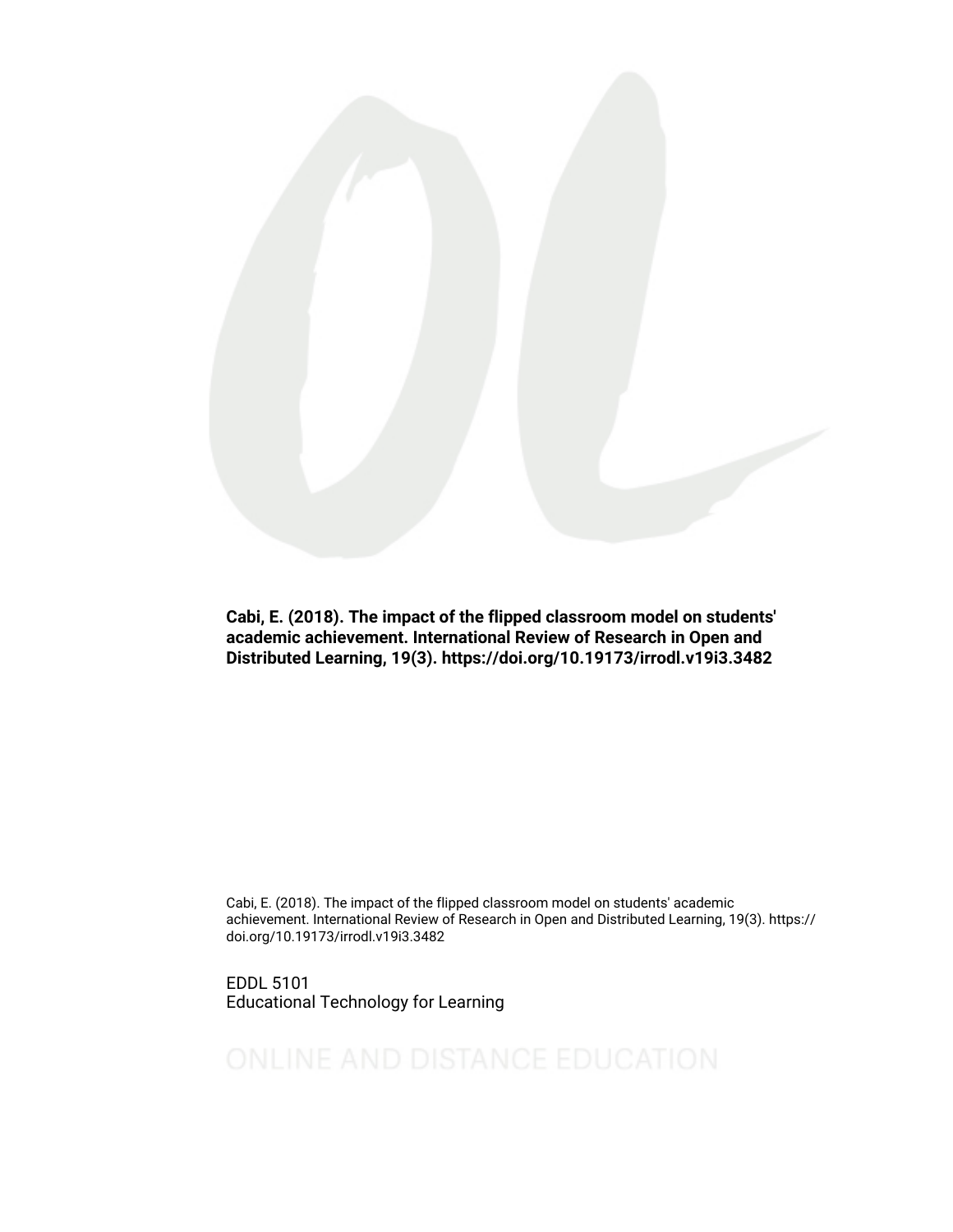**July – 2018**

# **The Impact of the Flipped Classroom Model on Students' Academic Achievement**



*Başkent University*

### **Abstract**

The aim of this study is twofold. First, it aims to investigate the impact of the Flipped Classroom (FC) Model on students' academic achievement. Second, it reveals the students' opinions about the model itself. For four weeks, the students in the experimental group were taught in a blended learning context where the FC Model was applied, while the lessons in the control group were carried out through traditional blended learning. Both groups were administered a test before and after the Flipped Classroom sessions. To analyze the data, a two-way ANOVA for Mixed Measures was conducted to compare the means of test scores of each group. The results showed that there were no statistically significant differences between the scores of the two groups. Coming to classes prepared and completing the assignments in class, so that students did not need to do assignments at home, were among the positive aspects of the FC Model. The problems encountered in this model, however, are categorized under three main titles: Motivation, Content, and Learning. At the end of the study, the advantages and disadvantages of the FC Model are identified in accordance with the participants' opinions, and necessary suggestions made.

*Keyword:* flipped classroom, students achievement, Khan Academy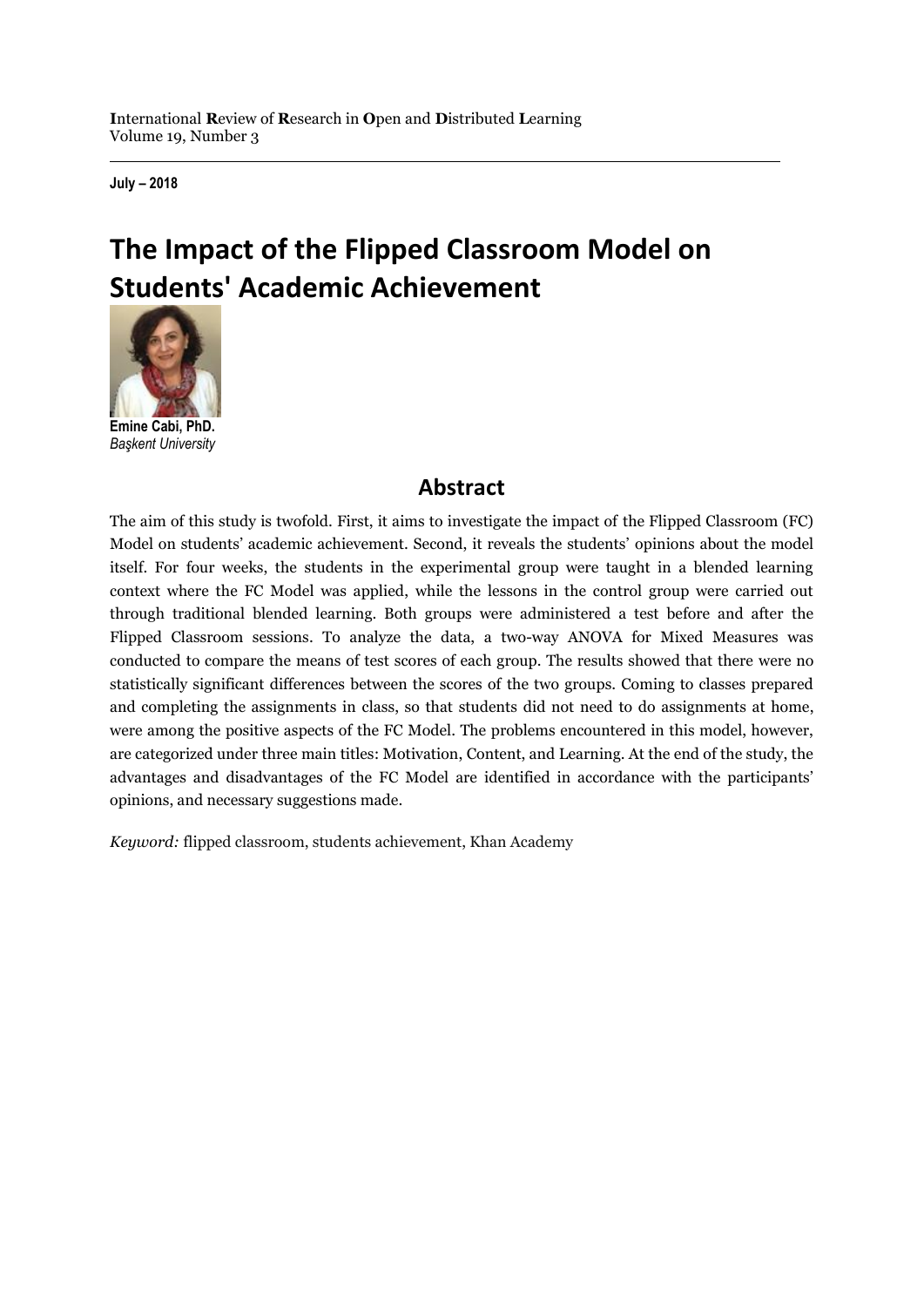### **Introduction**

The use of the flipped classroom as an alternative to the traditional learning environments has been increasingly attracting the attention of researchers and educators. The advancement in technological tools such as interactive videos, interactive in-class activities, and video conference systems paves the way for the widespread use of flipped classrooms (Johnston, 2017). It is even asserted that the flipped classroom, which is used to create effective teaching environments at schools, is the best model for using technology in education (Hamdan, McKnight, McKnight, & Arfstrom, 2013). Studies about the flipped classroom appear in different disciplines including information systems (Davies, Dean, & Ball, 2014), engineering, sociology, and humanities (Kim, Kim, Khera, & Getman, 2014), mathematics education (Zengin, 2017), and English composition (Zhonggen, & Wang, 2016).

#### **Who's Flipping?**

The FC Model is a new pedagogical model where the instructor shares predetermined digital resources with students through a platform outside the classroom, and related content is also taught through this outside platform asynchronously (Bergmann & Sams, 2012). Inside the classroom, active, collaborative, and interactive problem-solving activities and consolidation practices are carried out (Toto & Nguyen, 2009). Thus, learners are more active in the class, internalizing the contents through a wide range of classroom tasks (Crouch & Mazur, 2001). Bishop and Verleger (2013) contended that a flipped classroom is an educational technique which consists of two significant components: (1) the use of computer technologies such as video lectures and (2) the involvement of interactive learning activities.

Moreover, lessons should include four major components in order to be entitled as the Flipped Classroom (Flipped Learning Network [FLN], 2014). First, educators should restructure the learning environment and time in a flexible way, considering the individual and group expectations and needs. Second, instructors need to teach the contents in detail, adopting a learner-centered approach and provide rich learning opportunities and activities reflecting a particular learning culture for the specific groups of students. Third, educators should regularly keep track of the difficulty level of the contents and the notes taken by the students as well as their progress, and they also apply active learning strategies that will maximize conceptual understanding of the students. Finally, the instructor should be a professional educator who continuously monitors students in their learning processes, immediately provides feedback, and assesses students' outputs.

Studies in related literature show that videos are often used as a means of teaching outside the classroom, while interactive tasks in which the students are actively participating are used as in-class activities (Basal, 2015; Graziano, 2017; Herreid & Schiller, 2013; Hsu, 2017; Lage, Platt, & Treglia, 2000; Roehling, Root Luna, Richie, & Shaughnessy, 2017; Song & Kapur, 2017; Zengin, 2017). Active participation and student-centered learning can be ensured through the use of videos that maintain students' attention and enable them to concentrate on the content (Herreid & Schiller, 2013). Taking advantage of the technology, instructors both create video materials and make use of the open access videos available on the Internet (Sherer, & Shea, 2011).

With the help of the instructor or their classmates, the students engage in the application-oriented learning activities to apply the theoretical knowledge (FLN, 2014). What is expected from the students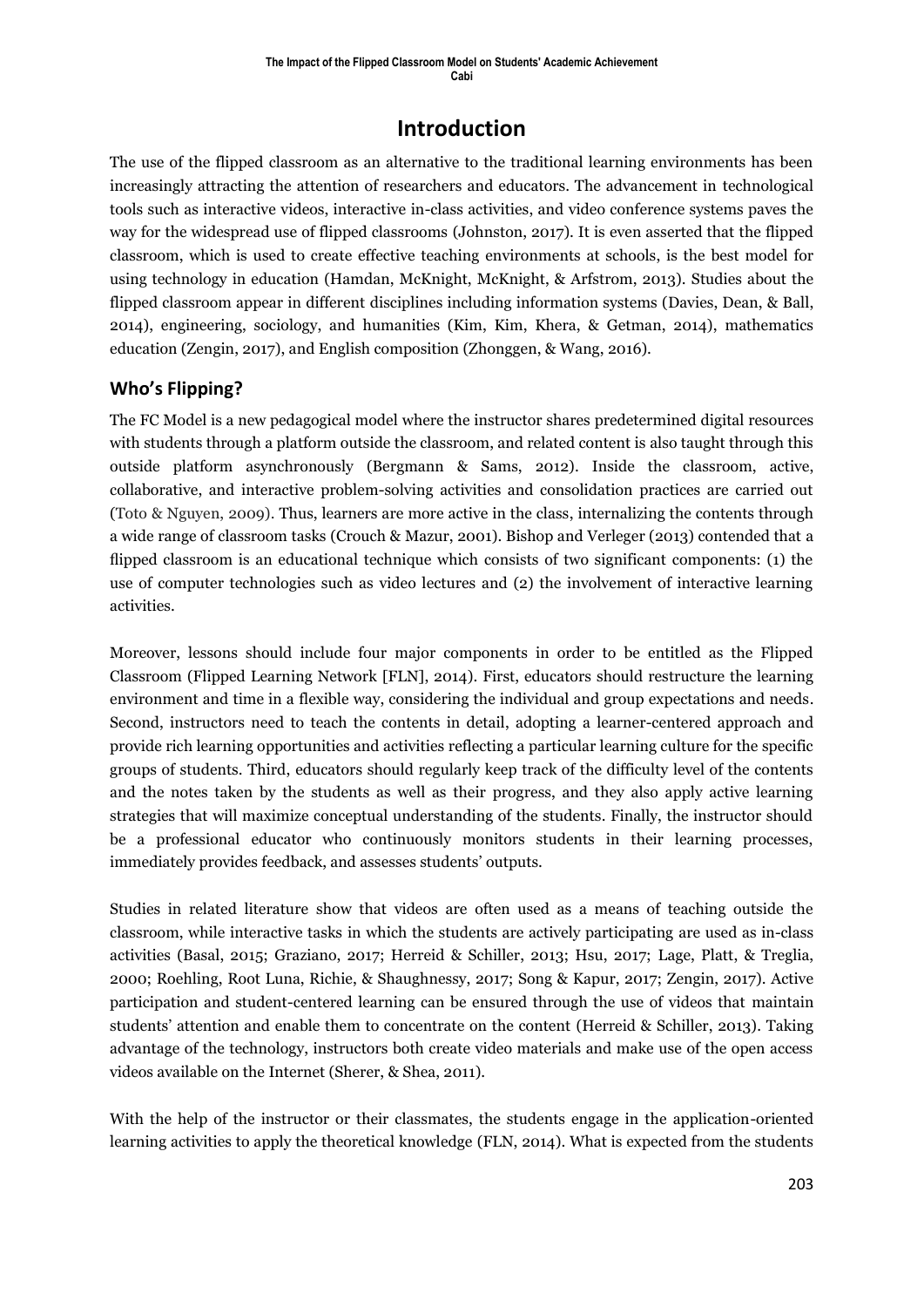in the classroom is to interact with the instructor and their peers, apply and practice the knowledge, and to use the opportunities provided to improve their learning performance and higher order thinking skills (Wiginton, 2013). In other words, it is fundamental that instructors apply active learning strategies to enable learners to manage their responsibilities, self-regulation, and learning process (Wiginton, 2013).

The essential principle of FC Model is to ensure better comprehension and consolidation of the content, which is learned by the students outside classroom, under the guidance of the instructors inside classroom (Herreid & Schiller, 2013). After having concentrated on the topics while listening to the lectures or watching the videos outside the classroom, the students internalize them with the help of practical applications and interacting with the instructor in the classroom.

#### **Impacts of the FC on Student Learning**

In recent studies, the impacts of the FC Model on student performance, engagement, learning outcomes, and motivation have been investigated. Studies have shown that the FC approach enhances student's learning performance (Baepler, Walker, & Driessen, 2014; Davies et al., 2013; Janotha, 2016; Sun & Wu, 2016; Talley & Scherer, 2013; Wiginton, 2013; Zengin, 2017; Zhonggen & Wang, 2016), produces enhanced learning outcomes (Chen Hsieh, Wu, & Marek, 2017; Gillispie, 2016; Kong, 2014; Smallhorn, 2017) and increases student motivation (Chyr, Shen, Chiang, Lin, & Tsai, 2017; Graziano, 2017; Smallhorn, 2017; Wiginton, 2013; Yılmaz, 2017).

Although most of the research suggests that the FC Model positively impacts students' learning, there are also studies which have not revealed anticipated positive effects. For example, Smallhorn (2017) did not find an observable increase in students' academic achievement. In another study conducted by Kim et al. (2014), they stated that there was no evidence that the FC Model contributed to increased student grades. Similarly, in a study by Sun and Wu (2016), the use of the FC Model did not impact teacher-students interaction and learning satisfaction.

#### **Flipped Classroom and Students' Academic Achievement**

In recent years, several research studies have focused on the impacts of FC learning environments on students' academic achievements, one of which was conducted by Zengin (2017). In this study, the learning environment was designed using the FC Model alongside Khan Academy and free open source software (Zengin, 2017). The aim of this research was to investigate the impact of the FC Model on students' academic achievement and reveal their opinions about this model (Zengin, 2017). The participants of the study included 28 students in the Mathematics Teaching Program at a state university in Turkey, and the results of the study revealed that the FC learning environment, designed using both Khan Academy and mathematics software, doubled the students' academic success (Zengin, 2017). Moreover, it was found out that this learning approach facilitated student learning, enabled visualization in mathematics teaching, and contributed to permanent learning (Zengin, 2017).

In their mixed methods research, Zhonggen and Wang (2016) investigated the effectiveness of the FC Model on English writing courses. The data of the study were collected through a scale of satisfaction, a Business English writing test, and a structured interview (Zhonggen & Wang 2016). As pre- and posttests, they administered the scale of satisfaction and a Business English writing test (Zhonggen & Wang 2016). The findings showed that members of the experimental group, who were taught using the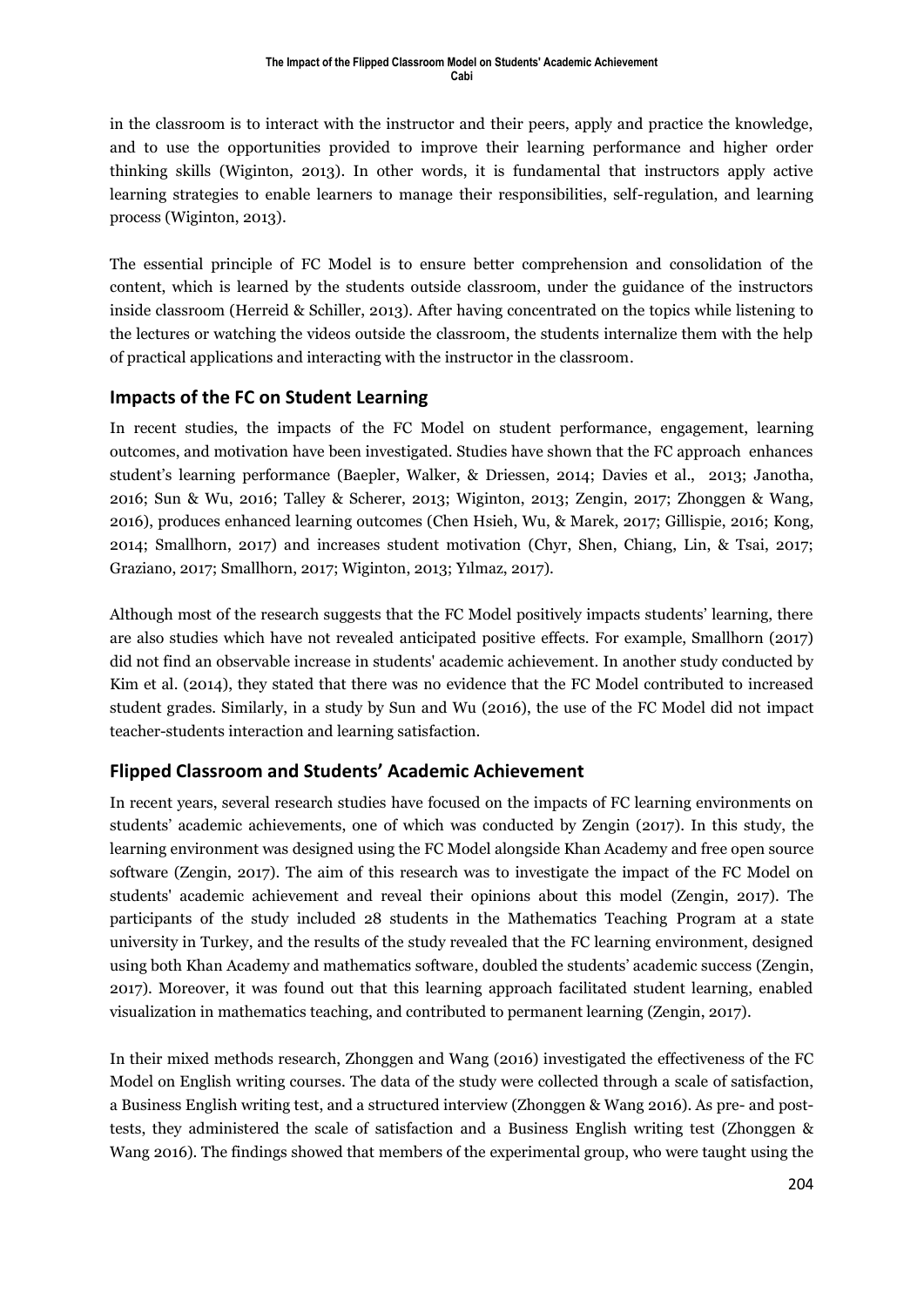FC Model, scored higher on the aforementioned scales than the control group members, who were taught in a traditional learning environment (Zhonggen & Wang 2016).

To illustrate the effectiveness of the FC Model, Janotha (2016) examined to what extent FC teaching affected the academic achievement of nursing students. The participants in the experimental taught trough FC Model and control groups taught through traditional pedagogy were administered a national standardized test and Council of Health Education System tests (Janotha, 2016). The test scores of the experimental group gained from the national standardized test were compared to those of the control group, and it was seen that the students in the experimental group achieved higher academic performance than the students in the control group (Janotha, 2016).

FC learning environments can also contribute to teachers' pre-service learning, skills, and affective development, specifically by creating a meaningful and authentic context for learning. Graziano (2017), for instance, conducted a study to uncover the benefits of the FC Model for pre-service teachers, its impacts on students' success, and the difficulties of the model. It was observed that learners were more productive and enthusiastic to participate in flipped lessons (Ray & Powell, 2014). Firstly, this study is significant as relevant literature reveals that although there is an increase in studies related to the FC model throughout the world, there are a limited number of studies done in Turkey. Secondly, this study is significant because to the best of the researcher's knowledge, it is the first experimental study about the impact of FC Model on students' academic performance. Therefore, it is believed that it will contribute to a better understanding of the model and its effects on teaching and learning. Moreover, the findings of this particular study can contribute to develop FC Modeloriented courses in educational settings.

Although this model addresses to the needs and wants of students in the 21st century and offers contemporary solutions to current pedagogical problems, it is fundamental that more in-depth research be carried out to investigate the effectiveness of the FC Model. Despite the fact that many studies have been conducted on FC learning environments, there is not sufficient number of qualitative and quantitative studies regarding the impacts of this new field of study on the students' academic achievements, teaching processes, and learning process. Therefore, in order to identify the effects of the FC Model on students' academic achievement, this study aims to answer the following research questions:

- 1. To what extent does the Flipped Classroom Model affect students' academic performances?
- 2. What are the opinions of pre-service teachers about the Flipped Classroom Model?

### **Method**

According to Johnson and Onwuegbuzie (2004), by not being limited to a single method of research, the researcher can answer their research questions comprehensively and thoroughly. Since quantitative data draw the overall picture of a problem, qualitative data is essential to reveal explanatory details (Johnson & Onwuegbuzie, 2014). Therefore, this study was designed using a mixed-methods approach. The independent variables of the research are flipped classroom and traditional teaching approaches while the dependent variable is students' academic achievements. The study included two groups of participants (Table 1). First group was the experimental group who was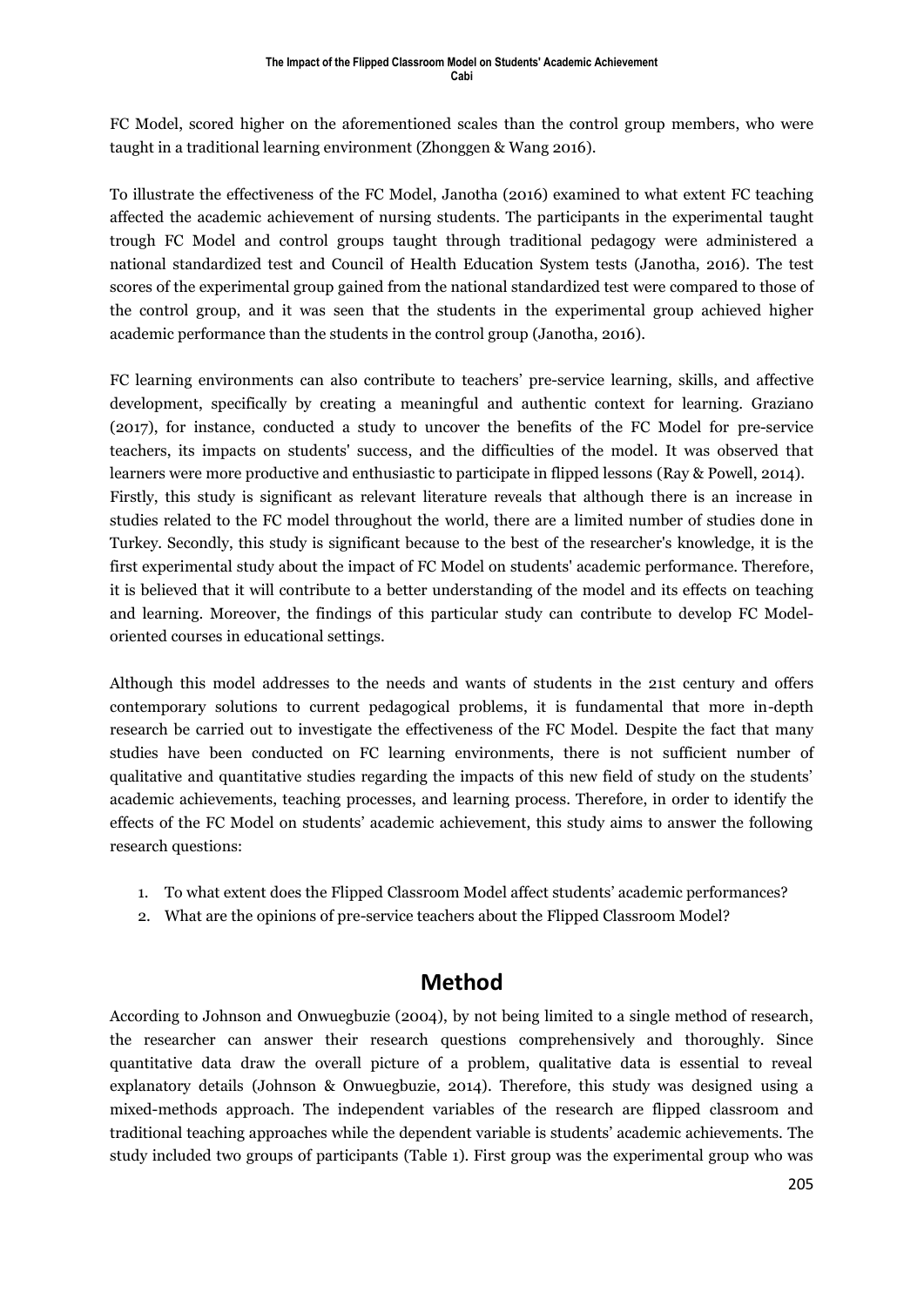taught using FC Model, and the second was the control group who was taught in a traditional learning environment. In both groups, courses were carried out in a blended learning environment, where each week, one hour of the course was conducted face-to-face and three hours were carried out online. The students' academic achievements were measured by administering a test before and after the treatment.

Table 1

*Design of the Study*

|                | Pretest          | Treatment<br>(4 week)             | <b>Posttest</b>                                  |
|----------------|------------------|-----------------------------------|--------------------------------------------------|
| Experimental R | Achievement Test | $\rm X_{\rm FC}$                  | Achievement Test-                                |
| Control        | Achievement Test | $\chi_{\scriptscriptstyle\rm TT}$ | Focus-group interview<br><b>Achievement Test</b> |

*Note.*  $R =$  Unbiased Assignment;  $X_{FC} =$  Flipped Classroom;  $X_{TL} =$  Traditional Learning.

#### **Participants of the Study**

The participants of the study consisted of 59 pre-service teachers studying in English Language Teaching and Turkish Language Teaching Programs, who were taking a "Computer I" course in the 2015-2016 Academic year. Before the treatment, all the participants received training for basic computer skills to avoid possible problems in effective use of computers throughout the experimental process.

The students were randomly assigned to the groups making sure that each group included students from both programs. At the beginning of the research, there were 67 students; however, eight participants were excluded from the study group at the end of the research because they either did not carry out the out-of-class activities, they did not participate in the classroom practices for one or two weeks, or they missed the posttest.

In the end, there were 28 students in the experimental group (22 female, 6 male students; 18 ELT students, 10 TLT students) and 31 students in the control group (27 female, 4 male students; 14 ELT students, 17 TLT students). Table 2 summarizes the information about the participants of the study.

Table 2

| The Information About the Participants of the Study |  |
|-----------------------------------------------------|--|
|                                                     |  |

|                             | English language<br>teaching(ELT) |    |               | Turkish language | Total |     |  |
|-----------------------------|-----------------------------------|----|---------------|------------------|-------|-----|--|
|                             |                                   |    | teaching(TLT) |                  |       |     |  |
|                             |                                   |    |               | %                |       | %   |  |
| Flipped learning            | 18                                | 64 | 10            | 36               | 28    | -47 |  |
| <b>Traditional Learning</b> | 14                                | 45 |               | 55               | 31    | 53  |  |
| Total                       | 32                                | 54 | 27            | 46               | 59    | 100 |  |

*Note.*  $f =$  Number of participants.

### **Content and the Procedure**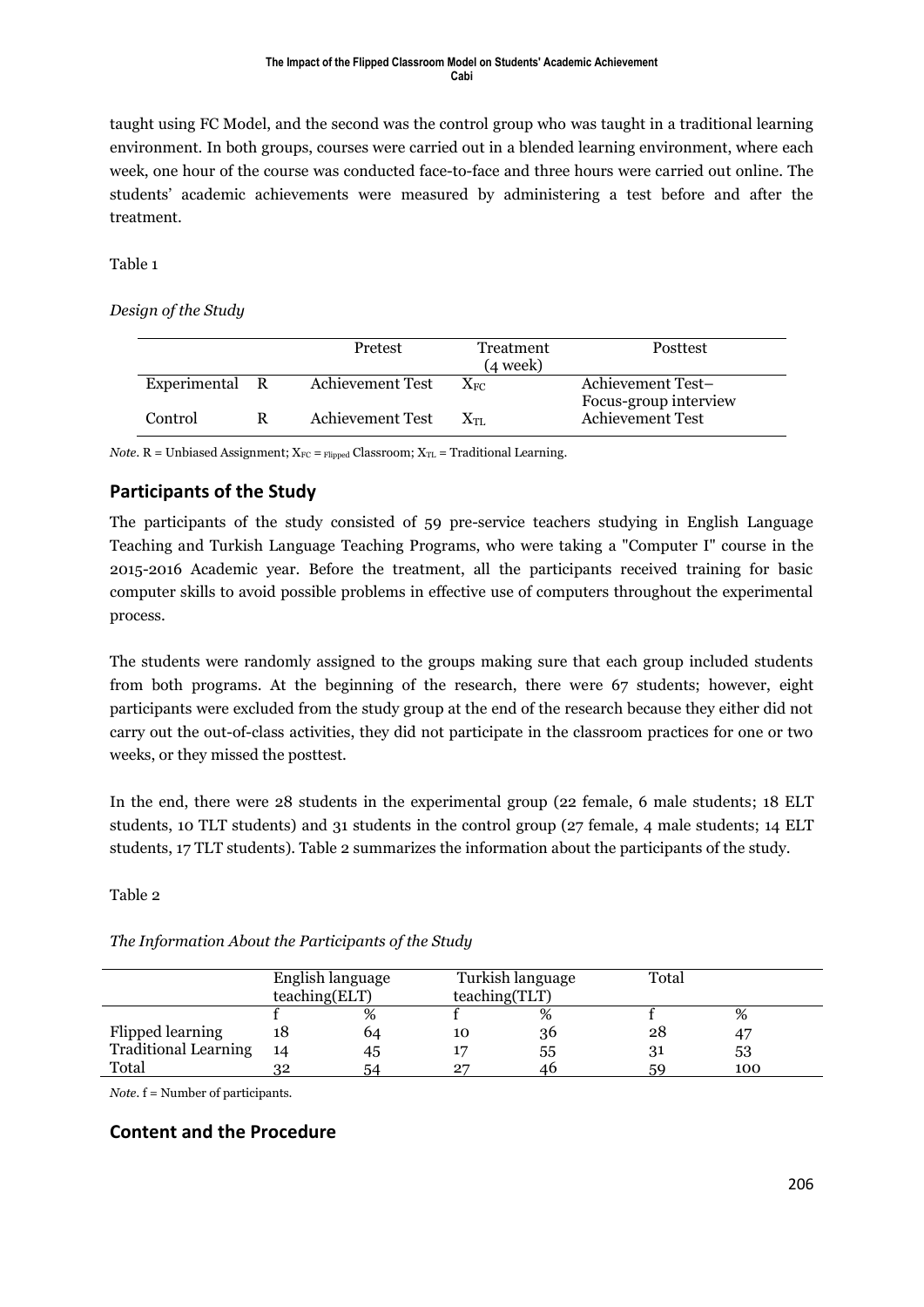The necessary learning environments were designed for both groups to carry out the treatment. The general features of these learning environments are shown in Figure 1.



*Figure 1.* Features of learning environments for experimental group (flipped classroom) and control group (traditional learning).

#### **Experimental Group (Flipped Classroom)**

Studies conducted on the FC Model (Chen Hsieh et al., 2017; Herreid &Schiller, 2013; Lage et al., 2000; Song & Kapur, 2017) have led to the development of an Appropriacy Form for the flipped learning environment. This form includes in-class activities which focus on not only sub-skills such as remembering, understanding and applying, but also higher order thinking skills such as analyzing, evaluating, and creating as defined by Anderson (2005). To increase the validity of the form, five field experts were consulted for their opinions and suggestions about the form content, appropriacy, and comprehensibility. Based on their suggestions, necessary corrections and alternations were done. Accordingly, in-class and out-of-class activities were designed as shown in Table 3 and Figure 1.

Table 3

|        | <b>Out-of-class activity (Video, Khan</b><br><b>Academy</b> )                                                   | In-class activity                                                                                |
|--------|-----------------------------------------------------------------------------------------------------------------|--------------------------------------------------------------------------------------------------|
| Week 1 | What is information theory? (3.16 min.)<br>History of the alphabet (9.55 min.)<br>The Rosetta Stone (4.43 min.) | Individual assessment: KAHOOT<br>Group presentations, Topic: The<br>Development of alphabet      |
| Week 2 | Source encoding (4.53 min.)<br>Visual telegraphs (9.19 min.)<br>Morse code and information age (10.5)<br>min.)  | Individual assessment: KAHOOT<br>Group presentations, Topic: Tools<br>used to transfer knowledge |

*Appropriacy Form for Flipped Learning Environment*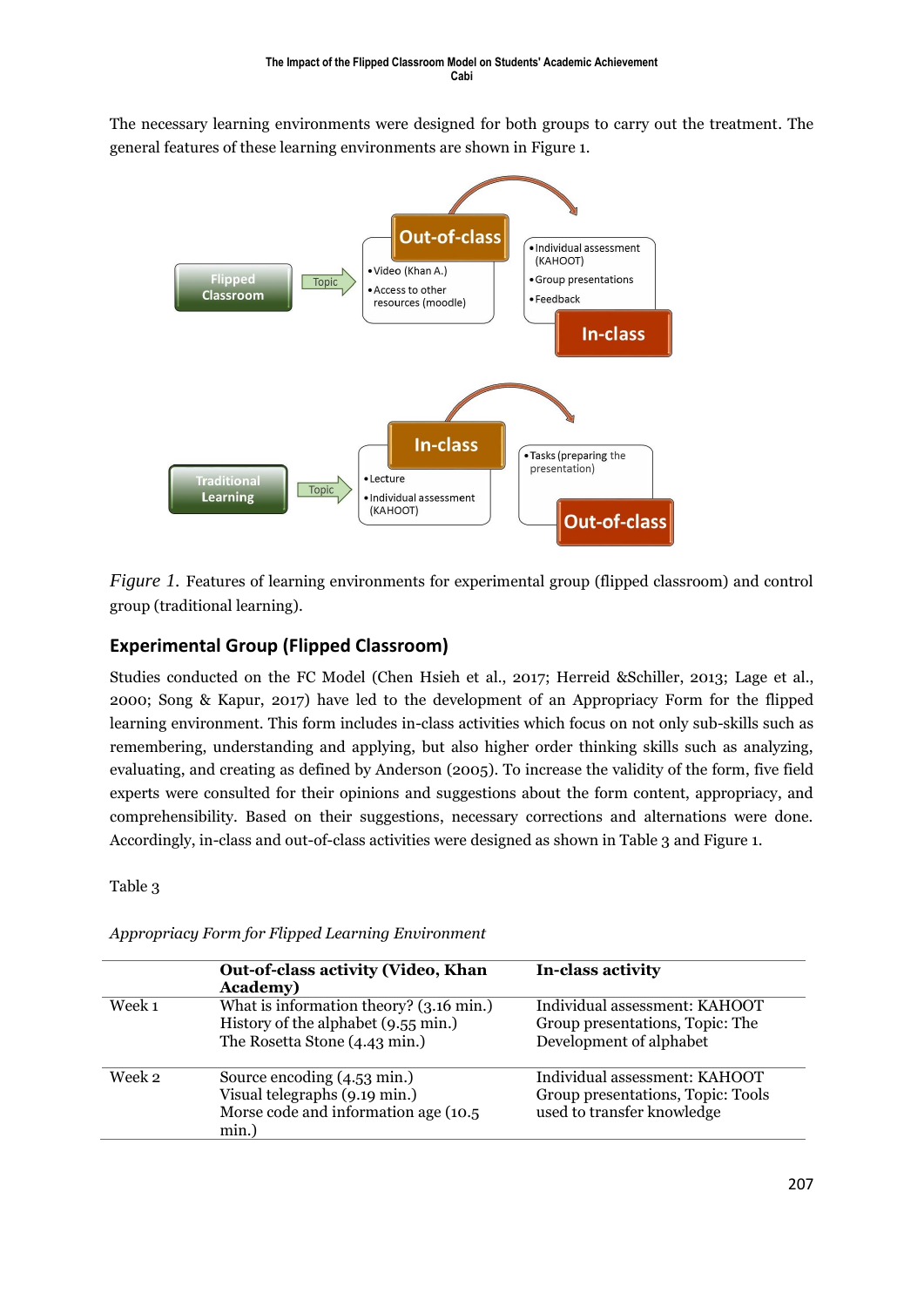| The Impact of the Flipped Classroom Model on Students' Academic Achievement |  |
|-----------------------------------------------------------------------------|--|
| Cabi                                                                        |  |

| Week 3 | Symbol rate (5.02 min.)<br>Introduction to channel capacity (6.09)<br>min.)<br>Assessing knowledge (11.16 min.)                                              | Individual assessment: KAHOOT<br>Group presentations, Topic: The<br>Capacity of knowledge in digital<br>environment             |
|--------|--------------------------------------------------------------------------------------------------------------------------------------------------------------|---------------------------------------------------------------------------------------------------------------------------------|
| Week 4 | A mathematical theory of communication<br>$(4.29 \text{ min.})$<br>Information entropy<br>Compression codes (4.14 min.)<br>Error codes $(5.19 \text{ min.})$ | Individual assessment: KAHOOT<br>Group presentations, Topic: The<br>Factors facilitating knowledge<br>transfer in today's world |

Throughout the procedure, course materials were provided through an online learning platform provided by Khan Academy. Khan Academy presents itself as a resource for individual learning where anybody can improve themselves via personalized education (Khan Academy, 2016). Videos presented to the students within our study were titled "Computer Science" and were retrieved from the "Computer World" category of the Khan Academy webpage (Khan Academy, 2016). As it is difficult to find high-quality, elaborate videos on the Internet, instructors prefer videos produced by resources such as Khan Academy (Herreid & Schiller, 2013).

#### **Out-of-Class Activities**

In accordance with the weekly topics, URL addresses of the videos with the learning contents were sent to the students. The students were expected to come to the classroom prepared and having watched the assigned videos. Figure 2 illustrates one of the videos entitled "What is Information Theory?" under the category of "Learn/Computer World/Computer Science/Journey into Information Theory" (Khan Academy, 2016).



*Figure 2.* Screenshot of a video view. From "What is Information Theory?" by Khan Academy, 2016 (https://www.khanacademy.org/computing/computer-science/informationtheory/infotheory/v/intro-information-theory).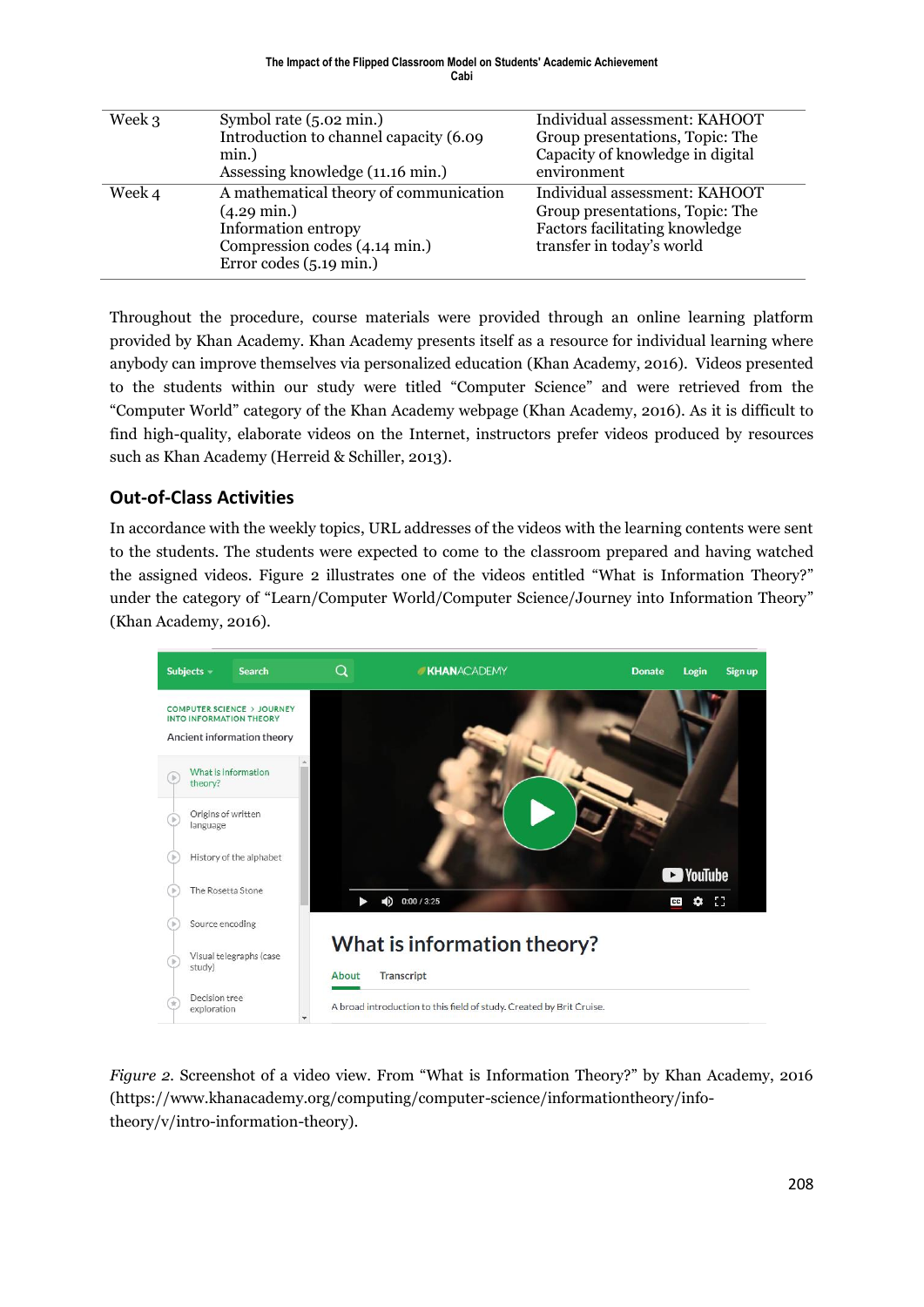| ••••• Turkcell 令<br>$%69$ +<br>14:23<br>e create.kahoot.it                                                | Hafta 1                     |                  |                                                  |  |
|-----------------------------------------------------------------------------------------------------------|-----------------------------|------------------|--------------------------------------------------|--|
| <b>QUESTIONS</b>                                                                                          | Played on                   | 27 Oct 2015      |                                                  |  |
|                                                                                                           | <b>Hosted by</b>            |                  | hhakancetinkaya                                  |  |
| 1. İlk bilgisayarın adı nedir?                                                                            | Played with                 | 15 players       |                                                  |  |
| 2. Bilgisayarın beyni niteliğindeki<br>en önemli bileşendir.Tüm<br>işlemler, kontroller buradan yönetilir | <b>Played</b>               | 6 of 6 questions |                                                  |  |
| 3. Steve Jobs ve Steve Wozniak'ın                                                                         | <b>Overall Performance</b>  |                  |                                                  |  |
| evlerinin garajında tasarladıkları ilk                                                                    | Total correct answers (%)   |                  | 66.67%                                           |  |
| kişisel bilgisayarın ismi                                                                                 | Total incorrect answers (%) |                  | 33.33%                                           |  |
| 4. Resimdeki soruyu<br>cevaplandırınız.                                                                   | Average score (points)      |                  | 3584,07 points                                   |  |
| 5. Resimdeki soruyu                                                                                       | Feedback                    |                  |                                                  |  |
| cevaplandırınız.                                                                                          | How fun was it? (out of 5)  |                  | 5.00 out of 5                                    |  |
| 6. Hangisi giriş birimi değildir?                                                                         | Did you learn something?    |                  | 100.00% Yes                                      |  |
| 7. İlk bilgisayar ENIAC saniyede                                                                          | Do you recommend it?        |                  | 100.00% Yes                                      |  |
| 5000 temel işlem, şimdiki<br>bilgisayarlar 1 milyar işlem yapar.                                          | How do you feel?            |                  | 100.00% Positive<br>金                            |  |
| 8. Resimdeki soruyu<br>cevaplandırınız.                                                                   |                             |                  | Switch tabs/pages to view other result breakdown |  |

*Figure 3.* A screen-shot sample of questions and results view. From "Kahoot Mobile App" by Kahoot Application, 2016 (https://kahoot.com/mobile-app/).

#### **In-Class Activities**

In-class activities included individual assessments and group presentations. Classes began with multiple-choice tests, comprised of five or ten questions about the contents learned outside of the classroom. The students logged in to the Kahoot application with their student numbers, using their smart phones to reach the interface and see the test uploaded into the system by the instructor. The students were expected to answer the questions within an allocated amount of time and send their responses through the same system. When the response time for each question ended, the correct answer and the students' own responses were projected. After all of the questions were responded to, the instructor shared the correct answers with the students using projection.

For the group presentations, at the beginning of the term, students were divided into groups of four. Within groups, each student was assigned one of the following roles: group leader, group presenter, writer, or reporter. Group members exchanged their roles weekly so that every student could perform each role at some point throughout the procedure. The groups were assigned a different topic each week and required to make a presentation within a given time period in the classroom (Table 3). Therefore, every student actively participated in the learning process inside the classroom.

### **Control Group (Traditional Learning)**

The learning environment for the control group was organized in such a way that they were taught differently from the experimental group. Namely, out-of-class activities shown in Table 3 were applied in the classroom, and the in-class activities were done outside the classroom. The contents of the videos presented to the experimental group were lectured to the control group students by the instructor in the class. At the end of the lesson, the control group students were administered the multiple-choice test via the Kahoot application and evaluated on the system. The activities that the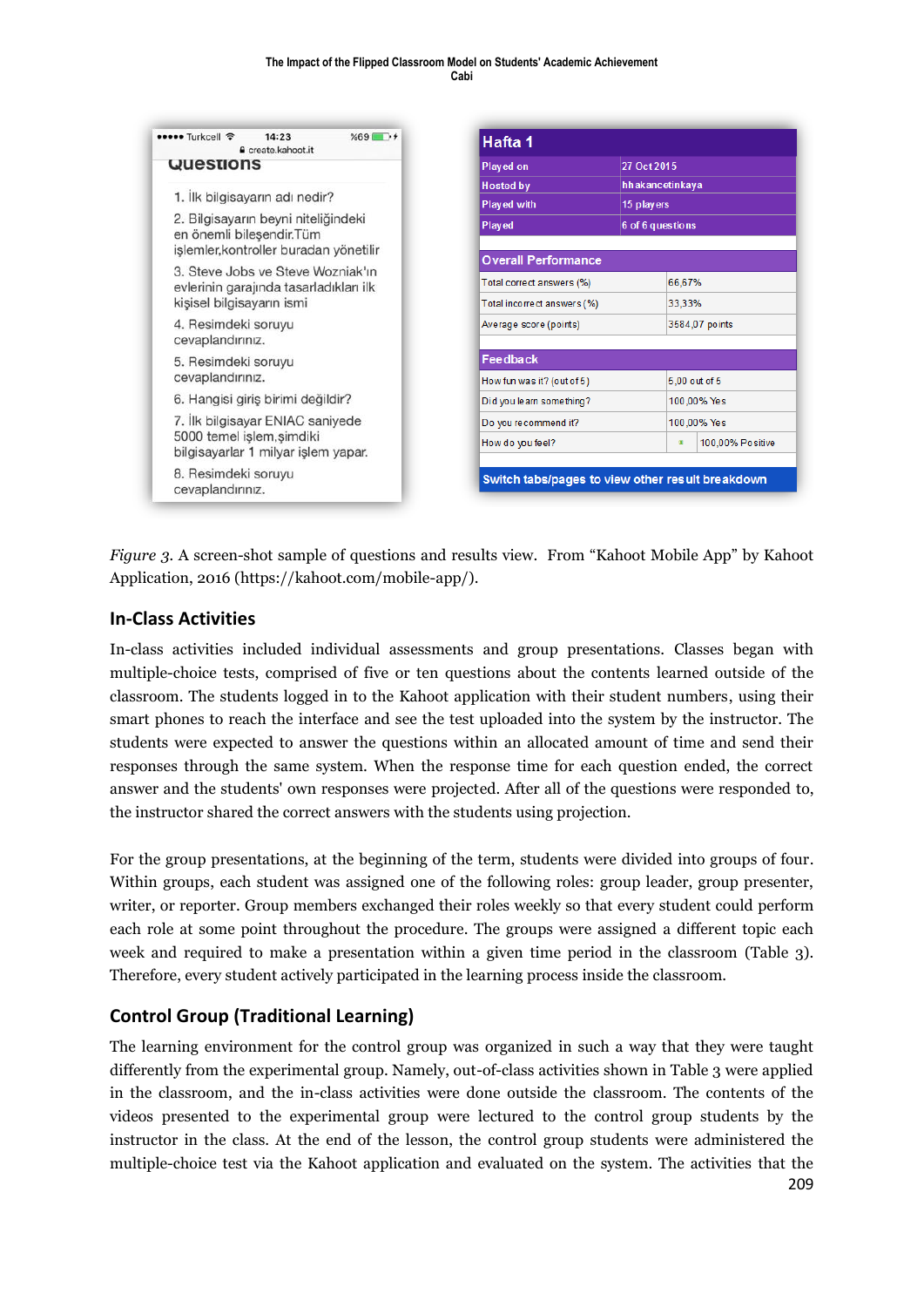experimental group did in class, were given as outside-of-class assignments to the control group, and students were expected to prepare a presentation related to the research question. Unlike the experimental group, in which presentations were done in groups, the control group was required to prepare assignments individually. The students were assigned to make presentations individually about the topic of the week.

#### **Data Collection Tools**

In this study, multiple data collection tools were used. An achievement test was used to answer the first research question. Focus group interviews, on the other hand, were used to respond the second research question.

#### **Achievement Test**

In line with the time allocated to each topic, the appropriate number of questions was determined, and 25 multiple-choice items were written. These questions were compiled in a question pool and were evaluated by three field experts and an expert in the field of measurement and evaluation. Certain changes and revisions were done to some of the items based on the expert opinions. One item was excluded from the interview questions. Moreover, in accordance with the suggestions of the expert in measurement and evaluation, the items which tested the same topic were categorized together and sequenced in a linear way. Negative statements were avoided as much as possible, and if there were any, they were highlighted in the questions. In addition, the distracters were prepared appropriately. The experts also evaluated the questions to ensure whether they were compatible with the learning outcomes and taxonomy.

The achievement test which ultimately included 22 multiple-choice questions was administered to 58 students, item analysis was run, and a simple item analysis table was formed. The test items were prepared in such a way that they distinguished between students who are knowledgeable, and those who are not, or between masters and non-masters students. The analysis revealed no items with negative item discrimination. Among all the items, only two had a lower item discrimination index (i.e., 0.3 and 0.29). The item difficulty index, however, was 0.42 and 0.41. After consulting our experts' opinions and doing the necessary revisions, the items were kept in the test. For the internal reliability of the test, the Kuder–Richardson Formula 20 (KR-20) was run, and reliability coefficient was found 0.74, which indicates internal reliability.

#### **Focus-Group Interview**

All of the interview questions were developed after a detailed literature review in the relevant field, and piloting. In qualitative studies, to increase the validity of the results, it is crucial that the researcher directly quote the opinions of the participants and use these quotes to discuss the findings (Yıldırım & Şimşek, 2008). The findings should include the participants' words rather than subjective statements of the researcher (Lincoln and Guba, 1985). In our study, dense description was used in order to ensure transferability, which shows the validity of the focus group interview questions. The coded data was examined for their conformability. In the analysis procedure, a coding list was formed, and these codings were peer reviewed. After the analyses, another expert coded and interpreted some parts of the interview data by means the same coding list. The results of the two analyses were compared, and the differences were discussed and negotiated.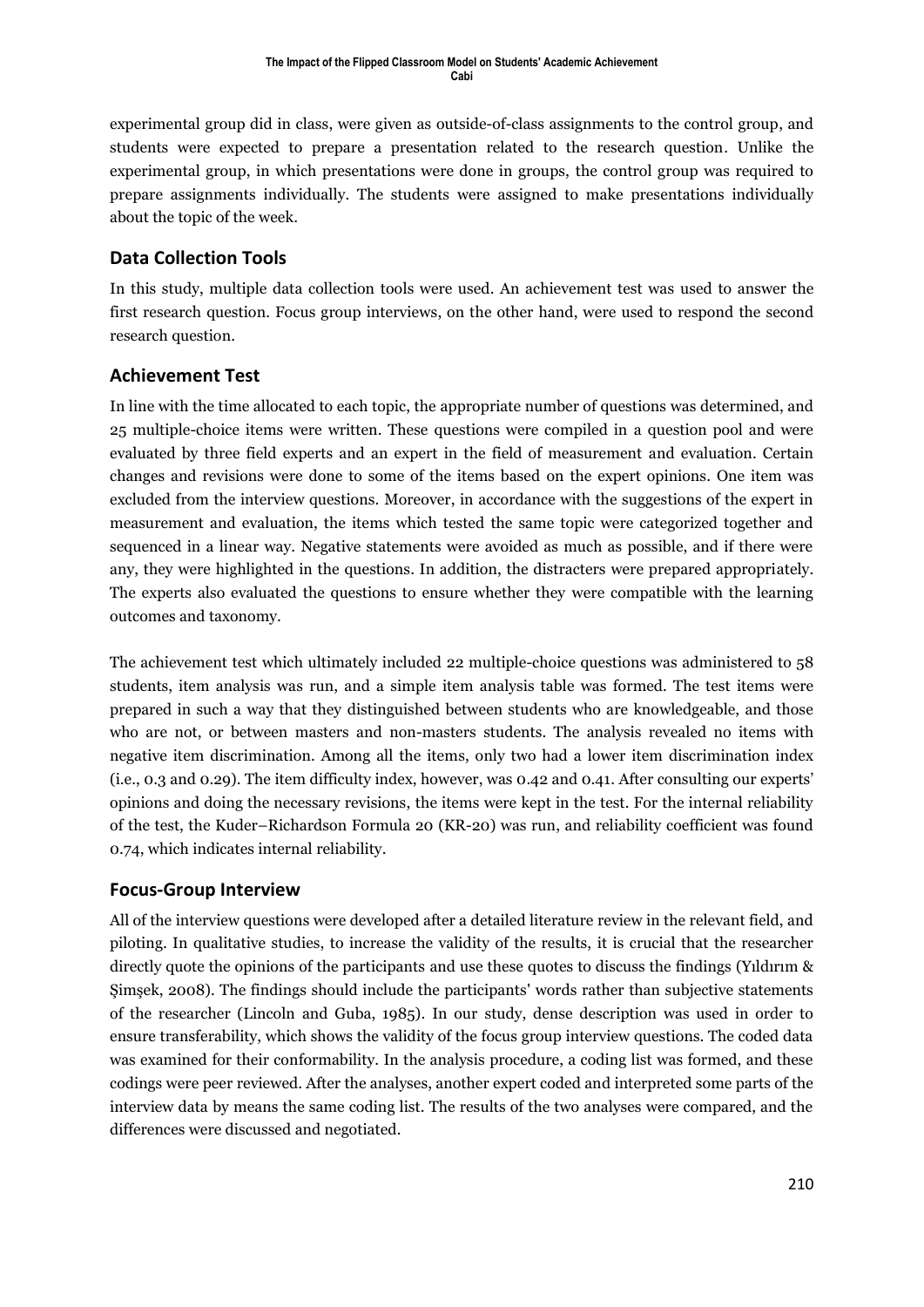After the treatment was completed, the researcher formed groups of four or five and asked open-ended questions to the students. To ensure reliability and validity of the focus group interview questions, expert opinions were also consulted. A total of 18 students participated in the focus group interviews including 4 male and 14 female students. The interviews were audio recorded, and the duration of these interviews ranged from 7 to 13 minutes. To reveal the opinions of the participants about the FC Model, the following questions were asked during the focus-group interview.

- How much study time (how many hours) per week did you allocate for your out-of-class lessons?
- What did you specifically do in order to learn the topics outside the classroom?
- What are the positive aspects of the Flipped Classroom for you?
- What is the application that you like the most in this model?
- What are the problems you have encountered in FC Model?
- What solutions do you suggest to solve the problems experienced?

#### **Data Analysis**

A 2x2 split-plot design was used to analyze the quantitative data. Two-way ANOVA for Mixed Measures was used to designate the main effects for column and row factors and their interaction effect related to the effectiveness of the experimental study (Büyüköztürk, 2016). The qualitative data gathered through the focus-group interviews, however, were analyzed though descriptive analysis. In line with descriptive analysis techniques, the data were organized according to the themes (general themes and sub-themes) that emerged from the interview questions and research questions. Moreover, while listing the results of the study, direct quotations were also provided from the participants' responses to the interview questions because in descriptive analysis it is important to make use of direct quotations from the participants' and discuss the findings based on these quotations to ensure validity (Yıldırım & Şimşek, 2008).

### **Results**

#### **The Impacts of the Flipped Classroom on Students' Academic Achievement**

An unrelated t-test was performed to identify whether there were any statistically significant differences between the pre-test scores of the two groups. Table 4 displays the results of the unrelated t-test.

Table 4

| Measurement<br>(Group) | n  | М      | <i>SD</i> | SE | t-test | p     |
|------------------------|----|--------|-----------|----|--------|-------|
| Experimental           | 28 | 3,5000 | 1,13855   | 57 | 0.71   | 0.478 |
| Control                | 31 | 3,2903 | 1,11396   |    |        |       |
|                        |    |        |           |    |        |       |

*The Results of the Unrelated T-test According to the Pre-test Scores of the Groups*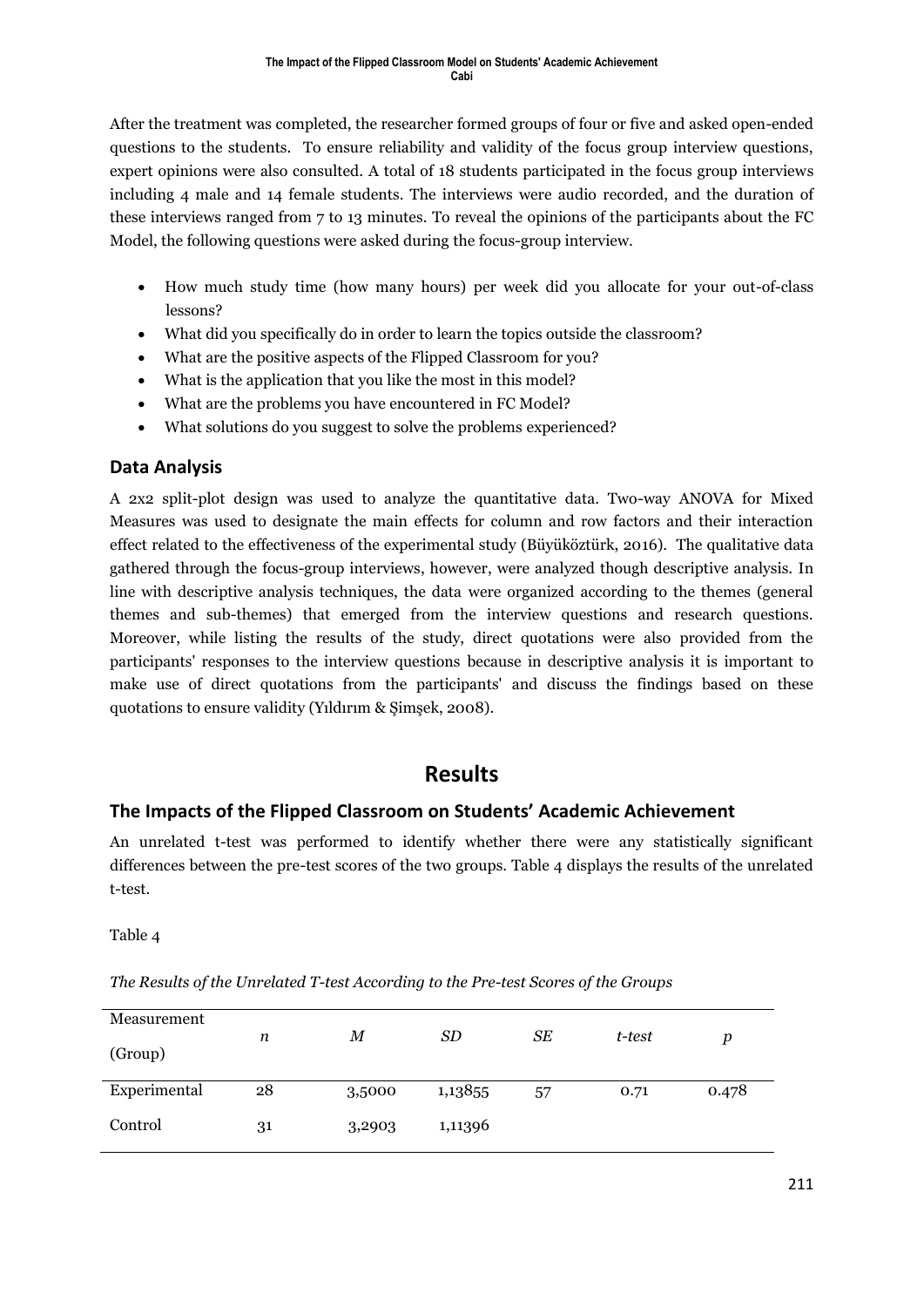*Note.* P<.05; n, the number of students; M, arithmetic average; SD, standard deviations; SE, standard error.

Table 4 displays that there were no statistically significant differences between the mean scores of the students ( $t(57)=0.71$ ,  $p>0.05$ ). Based on this finding, it can be stated that both groups can participate in the experimental process. Table 5 shows the standard deviation values and the means of the preand post-test scores of the students in the experimental and control groups.

#### Table 5

*Achievement Test Scores of the Experimental and Control Groups* 

|              | Pre-test       |           | Post-test        |           |
|--------------|----------------|-----------|------------------|-----------|
| Groups       | $\overline{M}$ | <i>SD</i> | $\boldsymbol{M}$ | <i>SD</i> |
| Experimental | 58.33          | 18.976    | 55.29            | 16.11     |
| Control      | 54.84          | 18.56     | 56.64            | 14.79     |

*Note.* SD, standard deviations; M, arithmetic average.

As observed in Table 5, while the pre- and post-test mean scores of the experimental group decreased (from 58.33 to 55.29), the mean scores of the control group increased (from 54.84 to 56.64).

The findings related to whether the changes in the students' scores show statistically significant differences depending on the FC Model and traditional blended-learning are shown in Table 6. Accordingly, no significant differences were found in the means of the pre- and post-test scores of the two groups  $(F_{(1,57)}= 0.926, p<0.05, p=0.016)$ . To identify the effect size and the significance of the differences between each of the groups, eta square (η2) was examined. According to Cohen (1988), if η2<.02, it is grouped as small. Since the effect size was found to be small (η2=0.016), it can be said that different learning environments explain a very small part of the total variance of the academic performance.

#### Table 6

*The Results of ANOVA on the Students' Pre- and Post-test Scores in Accordance With the FC Model and Traditional Learning*

| <b>Variance Source</b>      | <b>SS</b> | df | <b>MS</b> | <b>F-value</b> | P    | n2    |
|-----------------------------|-----------|----|-----------|----------------|------|-------|
| Between-Groups              | 23001.37  | 58 |           |                |      |       |
| Group(Experimental/Control) | 33.54     |    | 33.54     | .083           | .774 |       |
| Error                       | 22967.84  | 57 | 402.94    |                |      | 0.001 |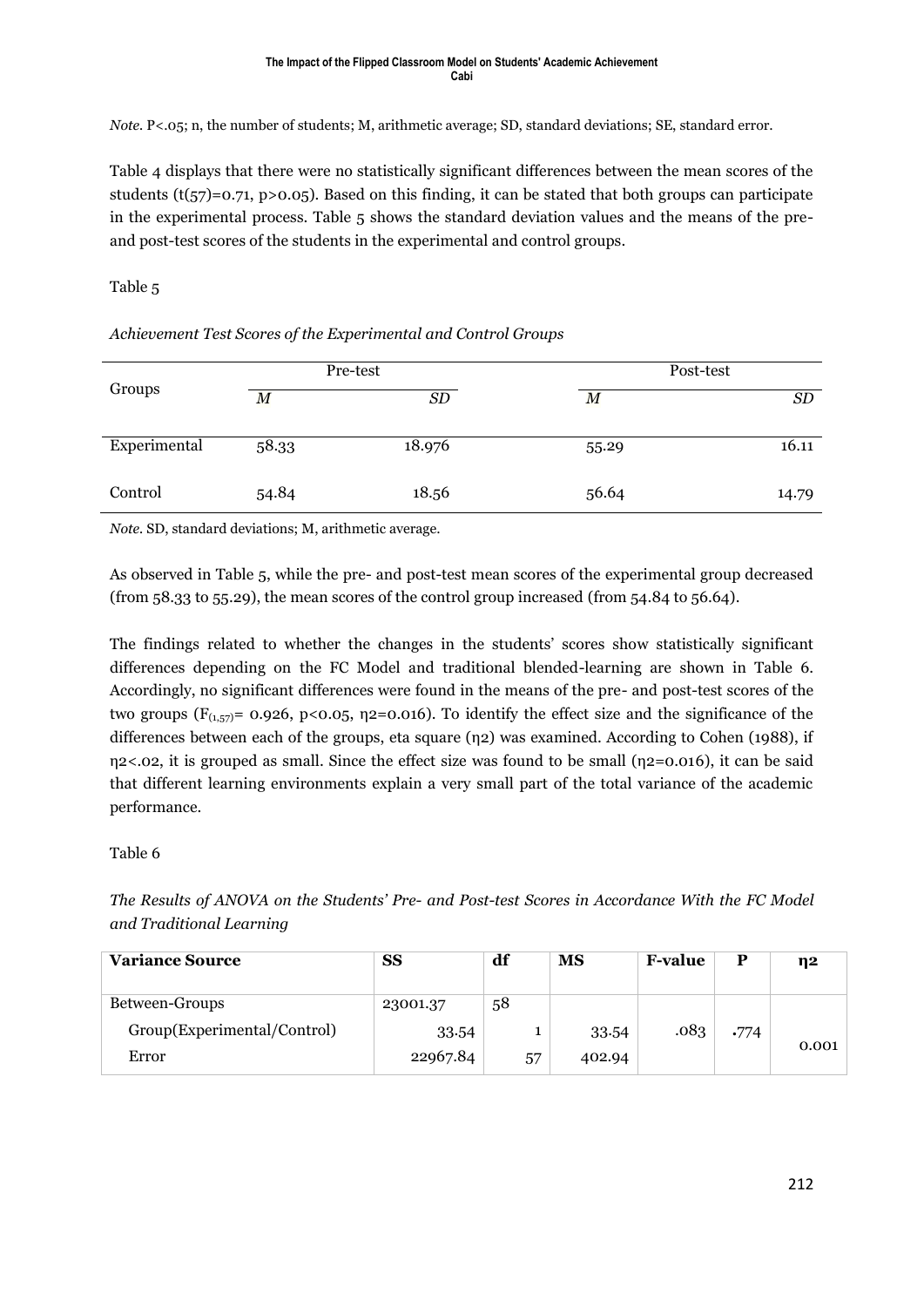| Within-Groups                    | 10852.71 | 59  |         |      |      |       |
|----------------------------------|----------|-----|---------|------|------|-------|
| Measurement /Pre-test/Post-test) | 11.33    |     | 11.33   | .061 | .807 | 0.001 |
| Group*Measurement                | 173.32   |     | 173.32  | .926 | .340 | 0.016 |
| Error                            | 10668.05 | 57  | 187.156 |      |      |       |
| Total                            | 21694.08 | 117 |         |      |      |       |

*Note.* P<.05; ANOVA, analysis of variance; SS, sum of squares; df, degrees of freedom; MS, mean square ;  $\eta$ 2, measure of strength of relationship (eta squared) ; n, the number of students.

In other words, the difference between the mean scores of the students learning through the FC Model and traditional blended learning was not statistically significant. There was even a small decrease observed in the mean scores of the students taught through FC as seen in Table 5.

#### **What are the opinions of the pre-service teachers regarding the FC Model?**

**How much study time (how many hours) per week did you allocate for your outof-class lessons?** The students were asked how much time they studied outside the classroom. Out of 18 students, 16 stated that they spent one-two hours studying outside the classroom, 1 student reported spending three-four hours, the other student four-five hours.

**What did you specifically do in order to learn the topics outside the classroom?** When the students were asked what they specifically did in order to learn the topics outside the classroom, 14 of them expressed that they watched videos, and 10 students stated they revised and summarized the topics (See Table 7). Revision and summarization are specifically used learning strategies.

Table 7

| <i><u><b>Ouestion</b></u></i>                  | Answer                                   | F            |
|------------------------------------------------|------------------------------------------|--------------|
| What did you specifically do in order to learn | I watched the suggested videos.          | 14           |
| the topics outside the classroom?              | I revised and summarized the topics.     | 10           |
|                                                | I did not do anything extra.             |              |
| What are the positive aspects of Flipped       | We come to the class prepared.           | 4            |
| Classroom for you?                             | I do not need to do assignments outside  | 4            |
|                                                | the class.                               |              |
|                                                | We learn the topic outside the class and | $\mathbf{2}$ |
|                                                | consolidate them in the class.           |              |
|                                                | It is fun to do the assignments as a     | $\mathbf{2}$ |
|                                                | group in the classroom.                  |              |
|                                                | I do not think it has a positive aspect. | $\mathbf{1}$ |
| What is the application that you like the most | Kahoot                                   | 12           |
| in this model?                                 | Khan academy videos                      | $\mathbf{2}$ |
|                                                | Moodle                                   |              |
|                                                | Group work                               |              |

*Pre-Service Teachers' Opinions*

*Note.* F, number of students.

**What are the positive aspects of the flipped classroom for you?** When the students were asked about the positive aspects of the FC Model, four students stated they could come to the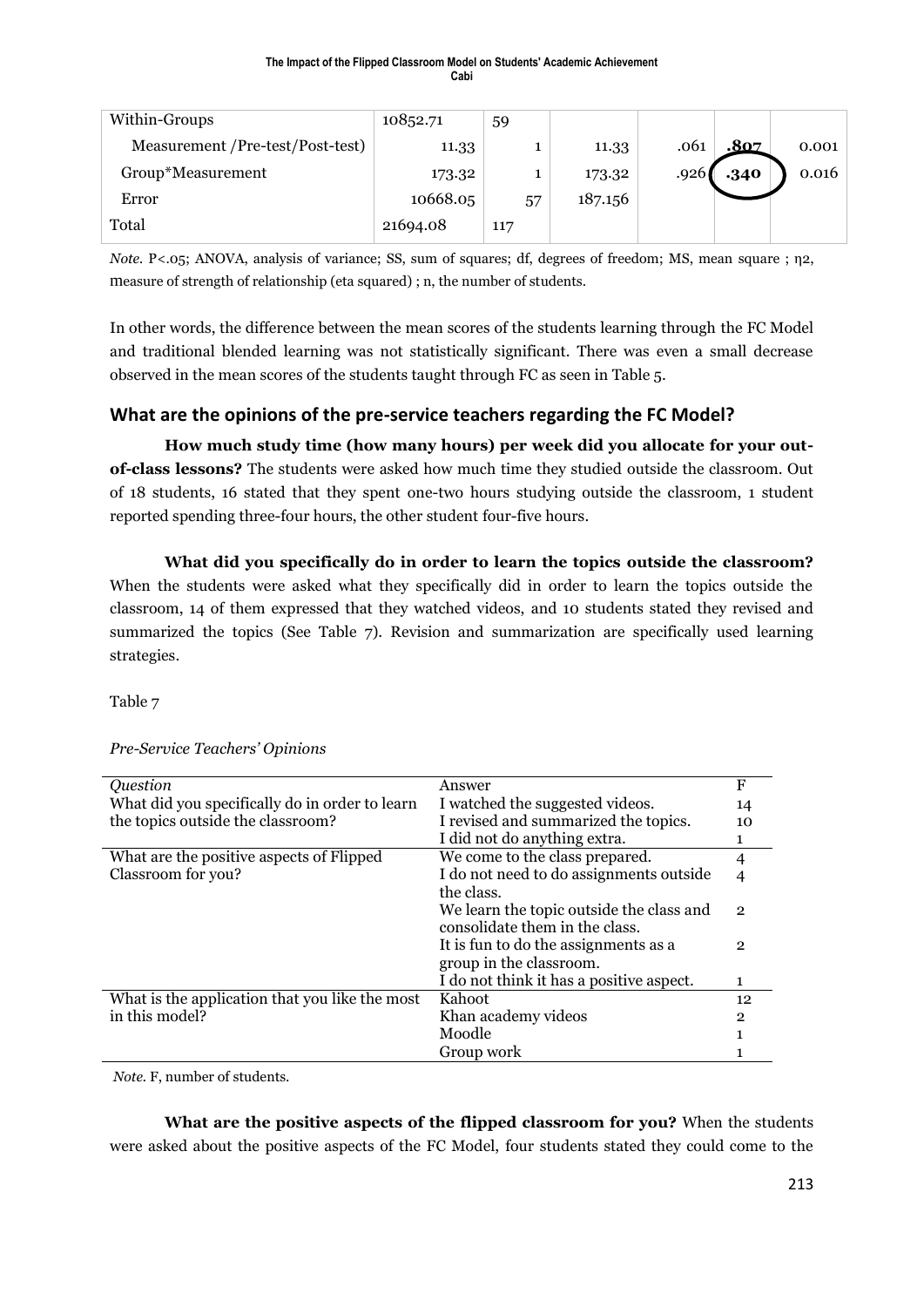class prepared. Following this answer, they expressed that other positive aspects included that they did not have to do assignments outside the classroom, and that they learned the topic outside the class and consolidated this learning in the class. One student emphasized the fact that doing assignments as a group in the class was more enjoyable than doing assignments individually outside the classroom. Furthermore, another student indicated that self-learning enabled her to increase her self-confidence by saying, "I gained the courage and pleasure that I myself can understand a topic which is totally new to me, and if I want to, I can comprehend and learn it better."

**What is the application that you like the most in this model?** As can be seen in Table 7, the application that students (12 students) liked the most in FC Model was Kahoot. The students found it enjoyable to log in this application through their smart phones or Internet-enabled computers at the end of each topic in the classroom to evaluate their own performances. Additionally, two students stated that they enjoyed Khan Academy videos, one student expressed positive feelings towards Moodle, and one from the group works.

**What are the problems you have encountered in FC Model?** The students were also asked what problems they encountered while learning through the FC Model. The rest of the answers were categorized under three major themes (See Table 8). Accordingly, eight students stated they experienced motivation problems; nine students encountered problems related to the lesson content, and four students encountered problems related to learning. Six students said they did not experience any problems.

Table 8

| Category   | Problem                                                                    | F |
|------------|----------------------------------------------------------------------------|---|
| Motivation | I did not want to put an effort on it.                                     | 3 |
|            | I felt burn out.                                                           | 3 |
|            | The topics were boring and unnecessary.                                    | 2 |
| Content    | The topics were difficult, so I could not understand.                      | 3 |
|            | The resources were not sufficient.<br>There were many terms.               | 5 |
| Learning   | I had time constraints, so I could not study.                              | 3 |
|            | I had difficulty relating the topic of the lesson to my<br>field of study. | 1 |
| Other      | I did not encounter any problems.                                          | 6 |

#### *Problems Encountered in the FC Model*

*Note.* F, number of students. Problems listed are direct quotes from participants.

**What solutions do you suggest to solve the problems experienced?** As for the possible solutions to the problems they experienced, four students responded, "Instead of studying the topics outside the classroom, I would like to learn them from the instructor." The other answers from three students are as in the following: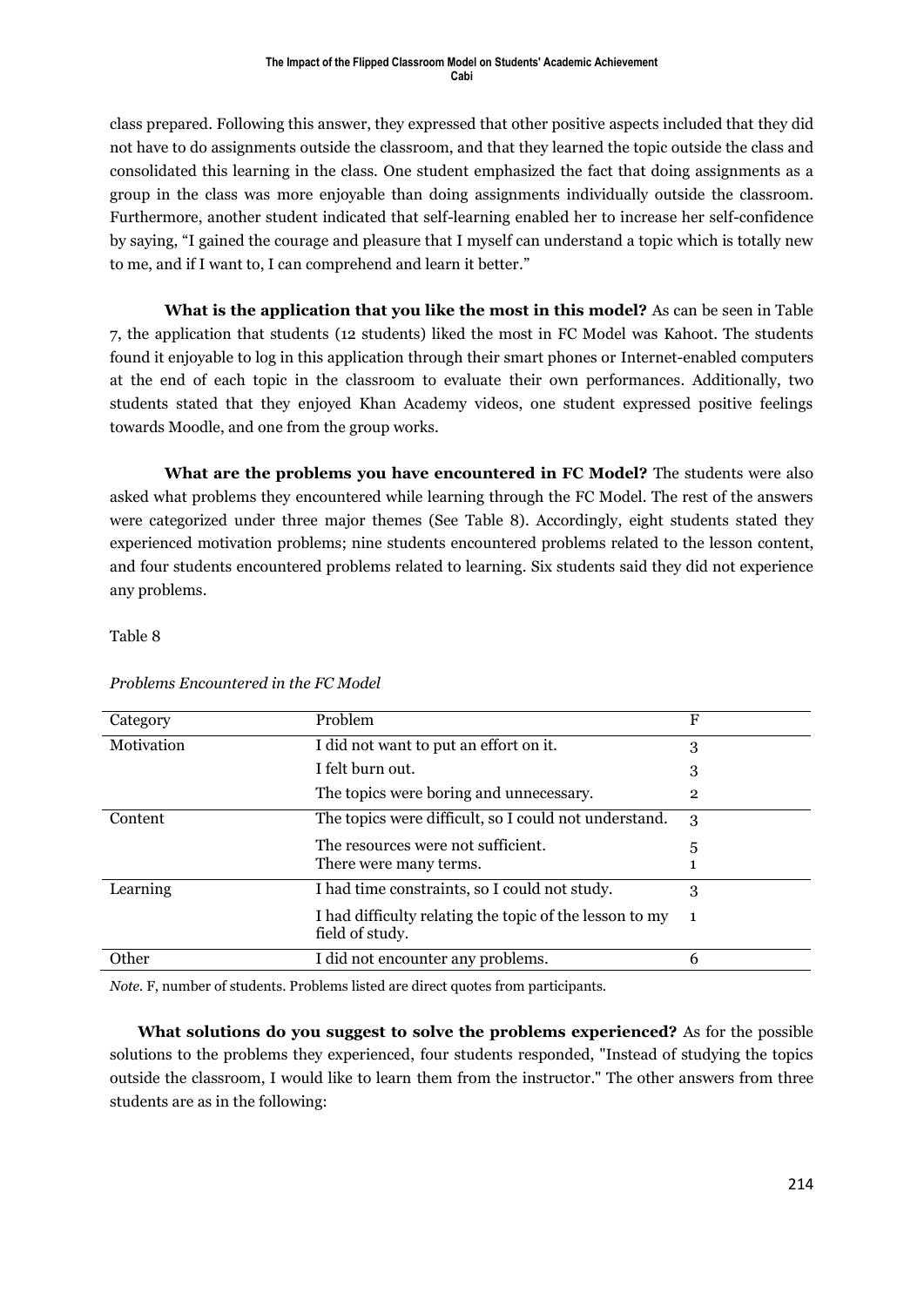- "Actually, I do not want to do the assignments outside the classroom. Since I do not have a serious environment, I constantly procrastinate and cannot concentrate. I am in favor of learning the lesson and doing the activities in the class."
- "Instead of video lecturing, the instructors can teach us in the classroom, then we can watch the videos later at home."
- To teach the lesson and carry out the activities in the class since students never do the assignments."

Lastly, the students were also asked what their opinions were to further improve this model. Five students reported that the instructor should explain the topics to study at home, and three students stated that they should be provided with more resources for out-of-class study.

### **Conclusion**

The main purpose of this study is to investigate the impacts of the FC Model on students' academic achievements. To this end, two study groups were formed: an experimental group including students learning through the FC Model, and a control group including participants taught through traditional blended learning. Before the four-week treatment procedure, a relational t-test was run, and it was found out that there were no statistically significant differences between the groups. To reveal the impacts of the FC model on the students' academic achievement, a two-way ANOVA for Mixed Measures was used to see whether there were significant differences between the pre- and post-test scores of the experimental group and control group. The results indicated that there were no statistically significant differences between the scores of each group. Namely, the findings showed that the use of the FC Model does not yield significant impacts on increasing the students' academic achievement. Only a few other studies supporting this finding (Kim et al., 2014; Smallhorn, 2017). Conversely though, the results of related studies in the relevant literature reflect that the FC Model increases students' academic success (Janotha, 2016; Pierce & Fox, 2012; Talley & Scherer, 2013; Zengin, 2017).

Alongside the positive and negative impacts of the FC Model, the reasons why the results of this study were not compatible with those of the previous research in the field were also identified by reviewing the focus-group interviews. These interviews revealed that the total study time of the students outside the classroom was only 1-2 hours. According to this finding, it is seen that the working time of the students outside the class is 1-2 hours. Besides, it was stated that they watched the videos assigned and suggested in order to learn the topics outside the classroom. While studying, they used learning strategies such as revising and summarizing the contents. Learning strategies are the strategies which promote individuals' self-learning process. They consist of behaviors and thoughts that are expected to affect the way learners choose, organize, and integrate the new information to learn (Weinstein & Mayer, 1986). As cognitive learning strategies, the rehearsal strategy involves repetition, and elaboration includes summarization (Pintrich, 2000). The findings of this particular study show that while learning within the FC Model, the pre-service teachers are successful at using rehearsal and elaboration learning strategies. In line with this finding, Wiginton (2013) asserts that using learning strategies to ensure student responsibility, self-regulation, and autonomous learning are among the FC Model's advantages.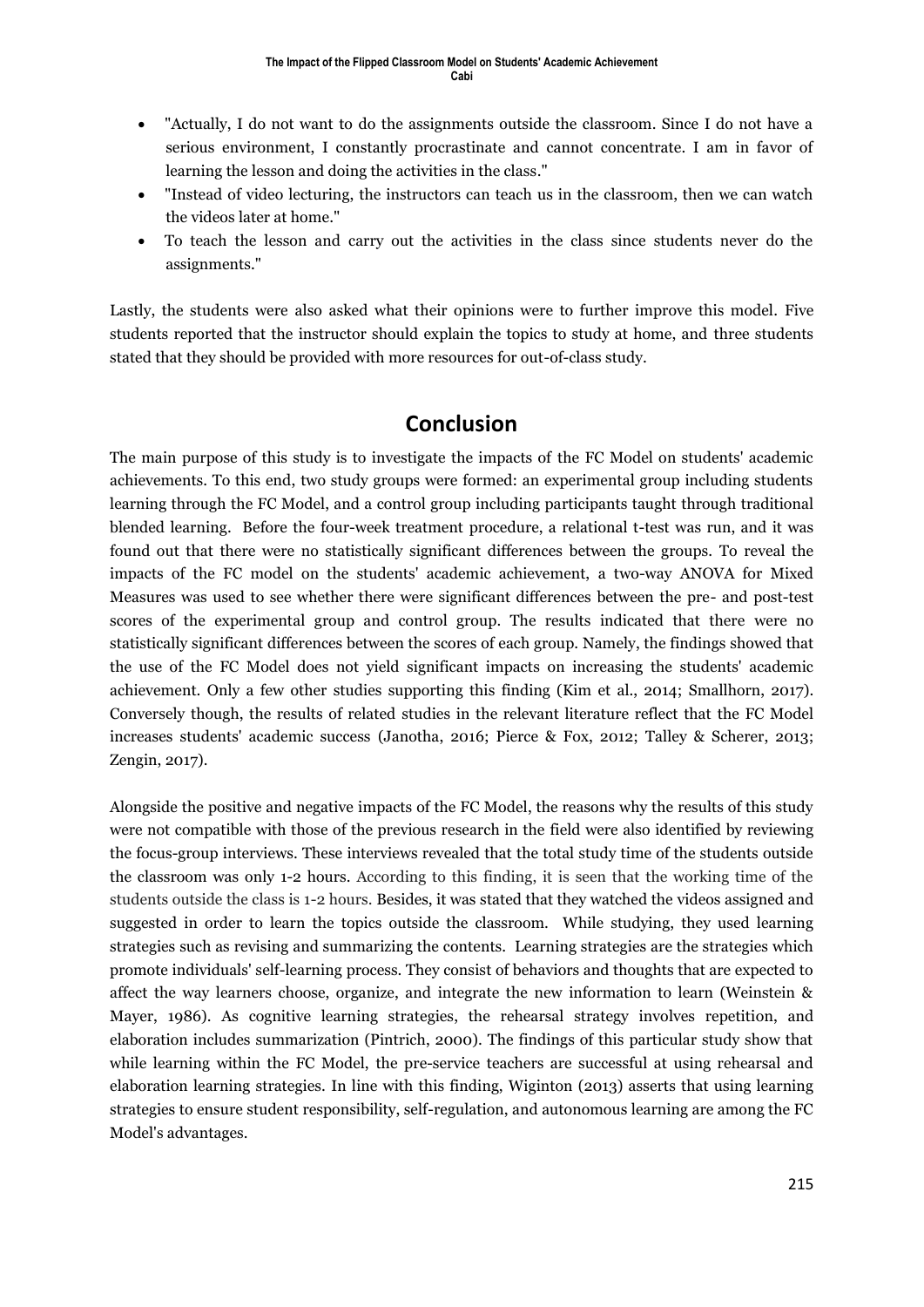#### **The Impact of the Flipped Classroom Model on Students' Academic Achievement Cabi**

According to the students, coming to classroom prepared and completing the assignments in the class so that they do not have to do them at home are among the positive aspects of this model. Moreover, doing the assignments as a group under the guidance of the instructor motivates the students. Sun & Wu (2016) emphasized positive impacts of group work done in the class on the students' performances. In fact, they revealed that classroom interaction (within the context of group work) positively impacts students' academic achievements (Sun & Wu, 2016). Studying autonomously and reaching their goals on their own help students gain the feeling of self-confidence. According to Chyr et al. (2017), for example, flipped learning practices could be helpful for students' participation, selfefficacy, and self-directed learning. Moreover, relating the contents to real life is likely to attract the students' attention (Kong, 2014). With this information in mind, we suggest that images in the videos used within a FC reflect the classroom environment, and that activities should be organized on the basis of the learners' needs and interests.

Our findings also reveal that in general, students resist learning the topics on their own outside the classroom in the FC Model. Instead they prefer learning the topics from the instructor inside the class. The problems encountered in this model can be categorized under three main titles: Motivation, Content, and Learning. As reported by our participants, in a new learning environment, students who are typically willing to put effort into learning tend to have difficulty getting motivated. The students studying outside the classroom stated they experienced problems regarding the difficulty of the contents and insufficiency of the resources. Among the other problems were lack of time to study outside the class, difficulty in understanding the topics, and learning difficulty. In their research, Chen Hsieh et al. (2017) pointed out that many students had difficulties adapting to the FC Model since it is a new approach. Most of the students stated that the course included heavily-loaded requirements, and they did not have time to watch the videos outside the class (Chen Hsieh et al., 2017).

Siegle (2014) also puts forward a similar idea in his study. Siegle asserts that students may not be successful at completing the learning contents while watching the videos outside the classroom. Moreover, students' motivation problems may result from the low readiness level for e-learning. In a study conducted by Yılmaz (2017), the relation between motivation and readiness level was examined. It was found out that students' e-learning readiness level was a significant predictor of their satisfaction and motivation (Yılmaz, 2017). Apart from the effectiveness of the FC Model, Yilmaz asserts that there is a need to identify students' readiness level for e-learning in order to increase their satisfaction and motivation.

Even if the instructors have problems in producing videos appropriate to the student's level (Siegle, 2014), they can both create video materials benefitting from the advantages of technology and make use of open-access video materials available on the Internet. Moreover, it is suggested that instructors use Khan Academy videos. The students' opinions show that it can be beneficial to use Kahoot as an assessment tool, and Khan Academy videos as video materials. Another suggestion is that instructors should provide a brief explanation in the class about the assignments that the students are supposed to complete outside the classroom.

This study is limited in the sense that it was carried out with a small number of students taking the "Computer I" course. Similar research should be conducted with a larger sample, in different courses, and at different levels of education, so that it will be possible to generalize the findings. Moreover,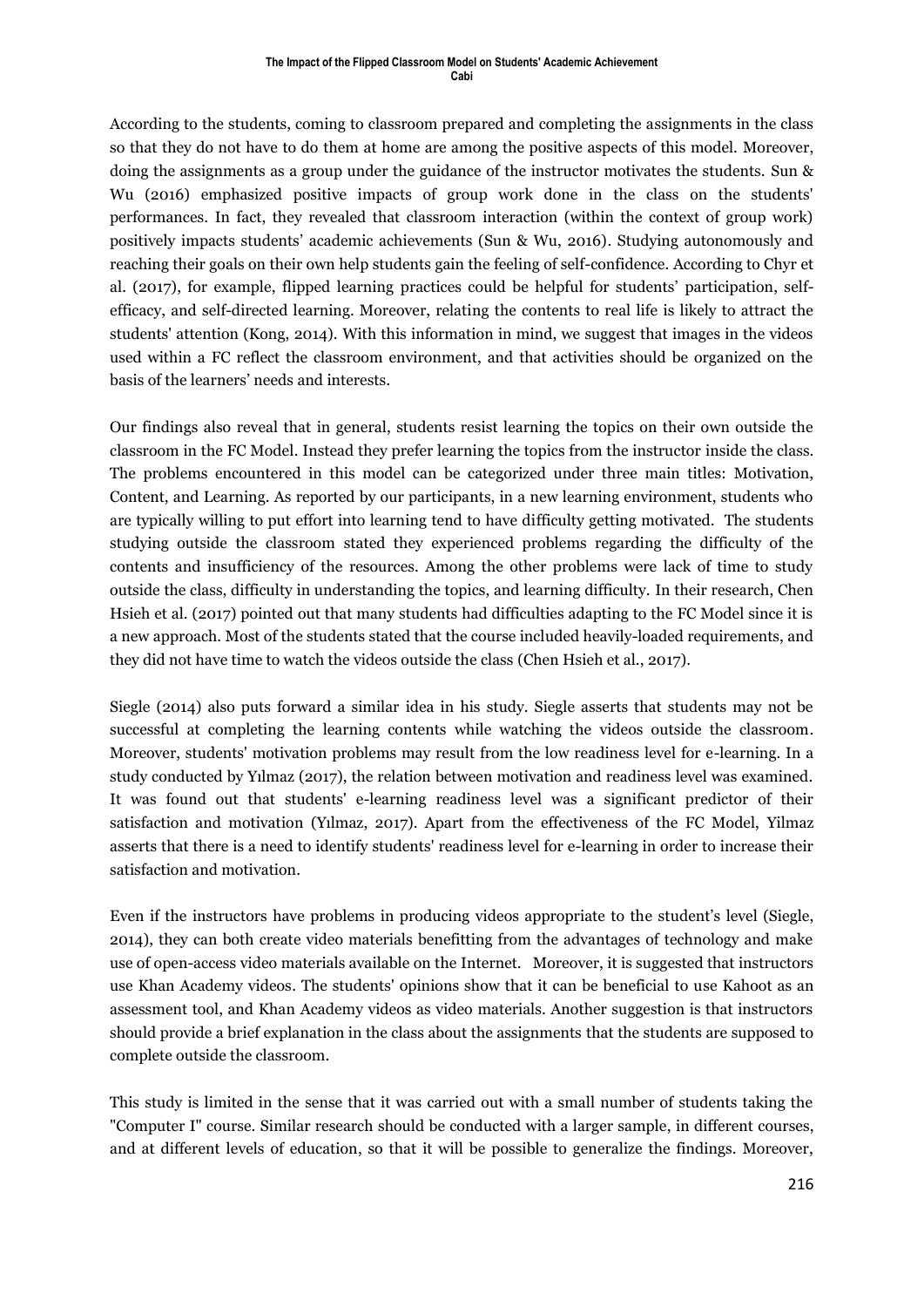using different data collection tools in addition to the pretest, posttest, and focus group interview may yield a more in-depth and multi-faceted analysis of the students' opinions and academic achievements. Furthermore, it is recommended that students' motivation and readiness level to learn outside the classroom be identified and necessary arrangements be done before applying the FC Model. Lastly, rich content videos should be chosen and produced specifically for students to consult for out-of-class studies.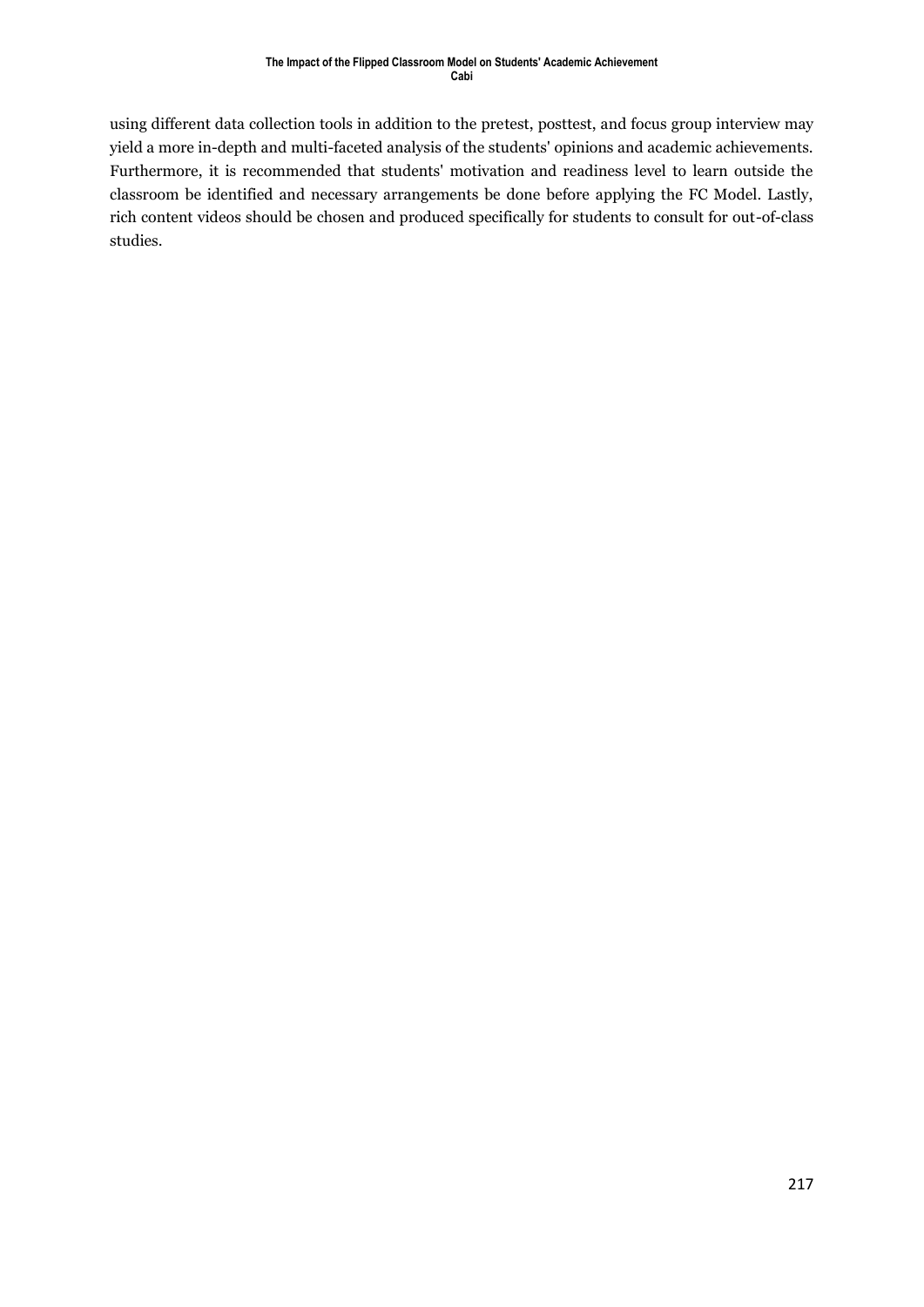## References

- Anderson, L. W. (2005). Objectives, evaluation, and the improvement of education. *Studies in Educational Evaluation*, *31*(2), 102-113. doi [: 10.1016/j.stueduc.2005.05.004](../../AppData/AppData/Roaming/Microsoft/Word/doi.org/10.1016/j.stueduc.2005.05.004)
- Baepler, P., Walker, J., & Driessen, M. (2014). It's not about seat time: Blending, flipping, and efficiency in active learning classrooms. *Computers & Education, 78*, 227-236. doi: [10.1016/j.compedu.2014.06.006](../../AppData/AppData/Roaming/Microsoft/Word/doi.org/10.1016/j.compedu.2014.06.006)
- Basal, A. (2015). The implementation of a flipped classroom in foreign language teaching. *Turkish Online Journal of Distance Education*, *16*(4), 28-37. doi: [10.17718/tojde.72185](../../AppData/AppData/Roaming/Microsoft/Word/doi.org/10.17718/tojde.72185)
- Bergmann, J., & Sams, A. (2012). *Flip your classroom: Reach every student in every class every day*. Washington, DC: Internal Society for Technology in Education.
- Bishop, J. L., & Verleger, M. A. (2013, June). The flipped classroom: A survey of the research. In *ASEE National Conference Proceedings, Atlanta, GA*. 30(9), 1-18. Retrieved from [http://www.asee.org/file\\_server/papers/attachment/file/0003/3259/6219.pdf](http://www.asee.org/file_server/papers/attachment/file/0003/3259/6219.pdf)
- Büyüköztürk, Ş. (2016). *[Data analysis handbook for social sciences.](javascript:void(0))* Ankara: Pegem A Yayıncılık.
- Chen Hsieh, J. S., Wu, W.C.V., & Marek, M.W. (2017). Using the flipped classroom to enhance EFL learning. *Computer Assisted Language Learning*, *30*(1-2), 1-21. doi: [10.1080/09588221.2015.1111910](../../AppData/AppData/Roaming/Microsoft/Word/doi.org/10.1080/09588221.2015.1111910)
- Chyr, W. L., Shen, P. D., Chiang, Y. C., Lin, J. B., & Tsai, C. W. (2017). Exploring the effects of online academic help-seeking and flipped learning on improving students' learning. *Educational Technology & Society, 20* (3), 11–23. Retrieved fro[m http://www.jstor.org/stable/26196116](http://www.jstor.org/stable/26196116)
- Cohen J. (1988). *Statistical power analysis for the behavioral sciences*. Hillsdale, NJ: Lawrence Erlbaum Associates.
- Crouch, C. H., & Mazur, E. (2001). Peer instruction: Ten years of experience and results. *American Journal of Physics*, *69*(9), 970-977. doi: [10.1119/1.1374249](../../AppData/AppData/Roaming/Microsoft/Word/doi.org/10.1119/1.1374249)
- Davies, R. S., Dean, D. L., & Ball, N. (2013). Flipping the classroom and instructional technology integration in a college-level information systems spreadsheet course. *Educational Technology Research and Development*, *61*(4), 563-580. Retrieved from <https://link.springer.com/article/10.1007/s11423-013-9305-6>
- Erkuş, A. (2014). *Scale development and measurement for psychology (*pp. 140). Ankara: Pegem Yayınları.
- Flipped Learning Network. (2014). Retrieved from [http://flippedlearning.org/definition-of-flipped](http://flippedlearning.org/definition-of-flipped-learning/)[learning/](http://flippedlearning.org/definition-of-flipped-learning/)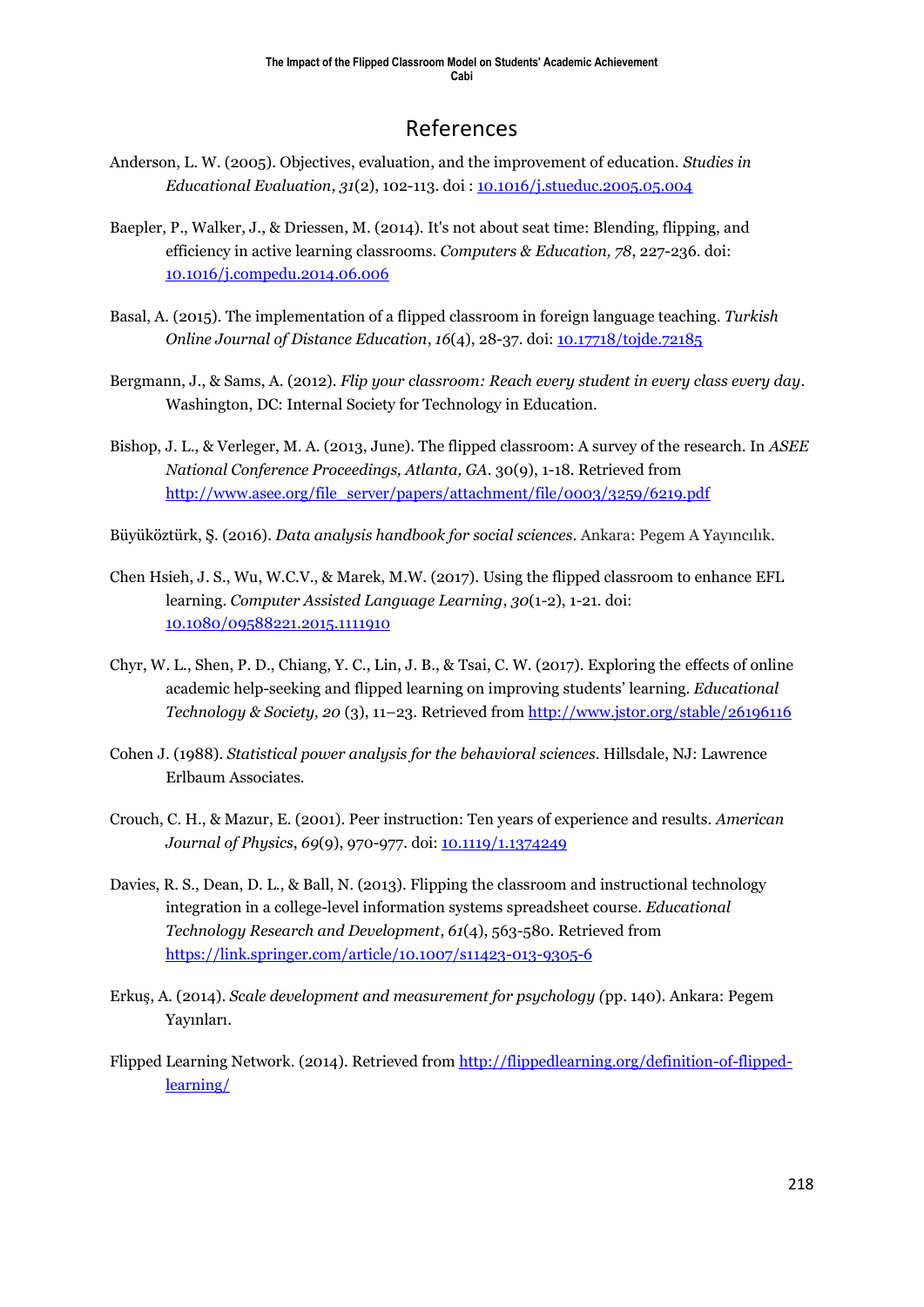- Gillispie, V. (2016). Using the flipped classroom to bridge the gap to generation Y. *Ochsner Journal, 16*(1), 32-36. Retrieved from [http://www.ochsnerjournal.org/doi/abs/10.1043/TOJ-15-](http://www.ochsnerjournal.org/doi/abs/10.1043/TOJ-15-0074?code=occl-site) [0074?code=occl-site](http://www.ochsnerjournal.org/doi/abs/10.1043/TOJ-15-0074?code=occl-site)
- Graziano, K. J. (2017). Peer teaching in a flipped teacher education classroom. *TechTrends*, *61*(2), 121- 129. doi: [10.1007/s11528-016-0077-9](../../AppData/AppData/Roaming/Microsoft/Word/doi.org/10.1007/s11528-016-0077-9)
- Hamdan, N., McKnight, P., McKnight, K., & Arfstrom, K. M. (2013). *The flipped learning model: A white paper based on the literature review titled "A review of flipped learning."* Arlington, VA: Flipped Learning Network.
- Herreid, C. F., & Schiller, N. A. (2013). Case studies and the flipped classroom. *Journal of College Science Teaching*, *42*(5), 62-66. Retrieved from<https://www.jstor.org/stable/i40145230>
- Hsu, T. C. (2017). Behavioural sequential analysis of using an instant response application to enhance peer interactions in a flipped classroom. *Interactive Learning Environments*, 1-15. doi: [10.1080/10494820.2017.1283332](../../AppData/AppData/Roaming/Microsoft/Word/doi.org/10.1080/10494820.2017.1283332)
- Janotha, B. (2016). Improving student achievement with flipped classroom pedagogy. *Nursing Research*, *65*(2), E100-E101. Retrieved from [http://search.ebscohost.com/login.aspx?direct=true&db=a9h&AN=113905419&site=ehost](http://search.ebscohost.com/login.aspx?direct=true&db=a9h&AN=113905419&site=ehost-live)[live](http://search.ebscohost.com/login.aspx?direct=true&db=a9h&AN=113905419&site=ehost-live)
- Johnson, R. B., & Onwuegbuzie, A. J. (2004). "Mixed methods research: A research paradigm whose time has come". *Educational Researcher, 33*(7), 14-26. Retrieved from <http://journals.sagepub.com/doi/abs/10.3102/0013189X033007014>
- Johnston, B. M. (2017). Implementing a flipped classroom approach in a university numerical methods mathematics course. *International Journal of Mathematical Education in Science and Technology*, *48*(4), 485-498. doi: [10.1080/0020739X.2016.1259516](https://doi.org/10.1080/0020739X.2016.1259516)
- Kahoot Application. (2016). Kahoot mobile app. Retrieved from<https://kahoot.com/>

Khan Academy. (2016). Retrieved from <https://www.khanacademy.org/>

- Kim, M. K., Kim, S. M., Khera, O., & Getman, J. (2014). The experience of three flipped classrooms in an urban university: An exploration of design principles. *The Internet and Higher Education, 22*, 37-50. doi: [10.1016/j.iheduc.2014.04.003](../../AppData/AppData/Roaming/Microsoft/Word/doi.org/10.1016/j.iheduc.2014.04.003)
- Kong, S. C. (2014). Developing information literacy and critical thinking skills through domain knowledge learning in digital classrooms: An experience of practicing flipped classroom strategy. *Computers & Education*, *78*, 160-173. doi: [10.1016/j.compedu.2014.05.009](https://doi.org/10.1016/j.compedu.2014.05.009)
- Lage, M. J., Platt, G. J., & Treglia, M. (2000). Inverting the classroom: A gateway to creating an inclusive learning environment. *The Journal of Economic Education*, *31*(1), 30-43. doi: [10.1080/00220480009596759](https://doi.org/10.1080/00220480009596759)

Lincoln, Y. S., & Guba, E. G. (1985). *Naturalistic inquiry* (Vol. 75). *Beverly Hills, CA: Sage*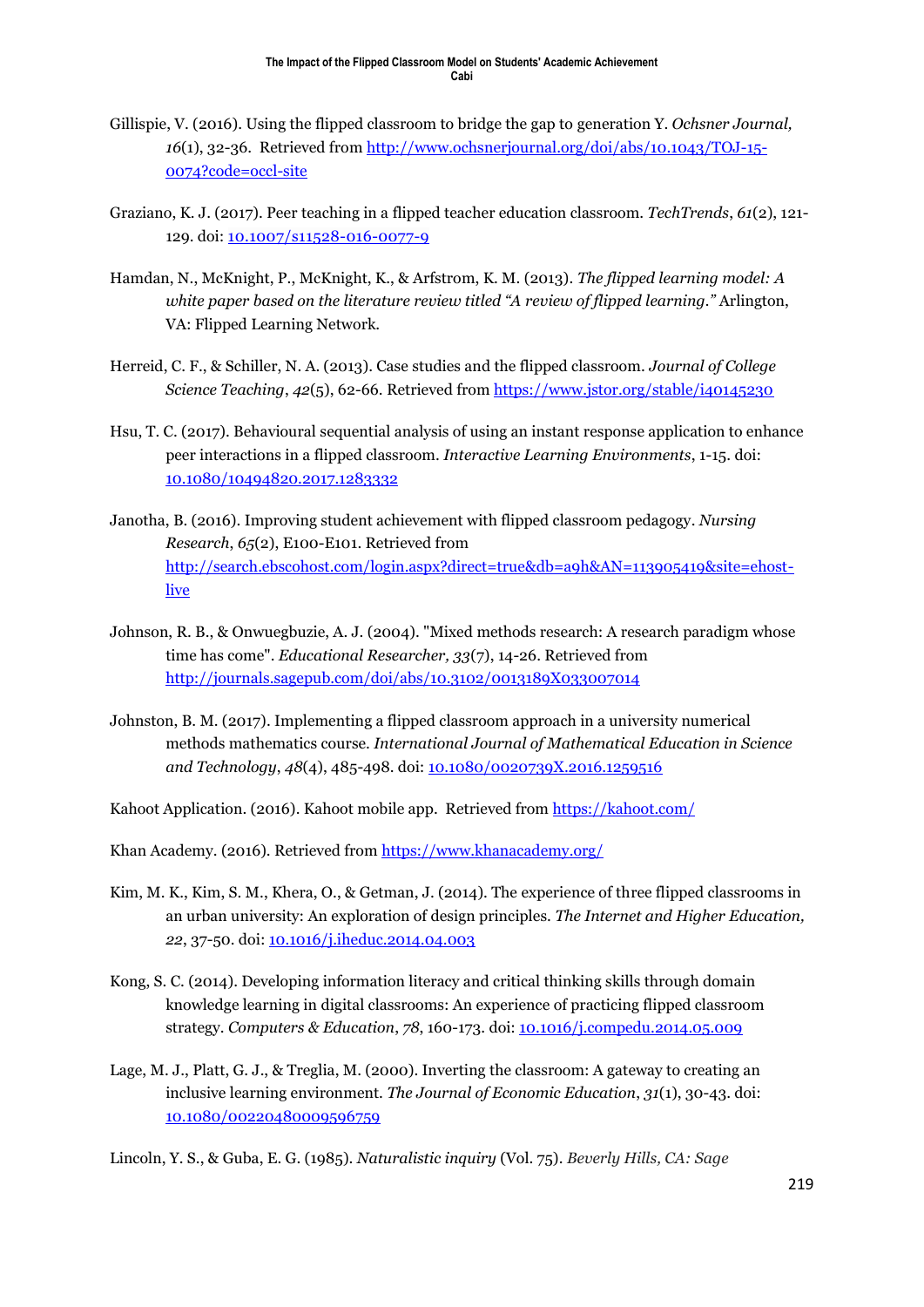- Pierce, R., & Fox, J. (2012). Vodcasts and active-learning exercises in a "flipped classroom" model of a renal pharmacotherapy module. *American Journal of Pharmaceutical Education*, *76*(10), 196. doi: [10.5688/ajpe7610196](https://doi.org/10.5688/ajpe7610196)
- Pintrich, P.R. (2000). The role of goal orientation in self-regulated learning. In Boekaerts, M., Pintrich, P.R., & M. Zeidner (Eds.), *Handbook of self-regulation* (pp. 451–502). San Diego, CA.: Academic Press.
- Ray, B. B., & Powell, A. (2014). Preparing to teach with flipped classroom in teacher preparation programs. In J. Keengwe, G. Onchwari, & J.N. Oigara (Eds.) *Promoting active learning through the flipped classroom model.* Hershey: IGI Global.
- Roehling, P. V., Root Luna, L. M., Richie, F. J., & Shaughnessy, J. J. (2017). The benefits, drawbacks, and challenges of using the flipped classroom in an introduction to psychology course. *Teaching of Psychology*, *44*(3), 183-192. doi: [10.1177/0098628317711282](https://doi.org/10.1177/0098628317711282)
- Sherer, P., & Shea, T. (2011). Using online video to support student learning and engagement. *College Teaching*, *59*(2), 56-59. Retrieved from <https://www.tandfonline.com/doi/abs/10.1080/87567555.2010.511313>
- Siegle, D. (2014). Technology: Differentiating instruction by flipping the classroom. *Gifted Child Today*, *37*(1), 51-55. doi: [10.1177/1076217513497579](http://journals.sagepub.com/doi/pdf/10.1177/1076217513497579)
- Smallhorn, M. (2017). The flipped classroom: A learning model to increase student engagement not academic achievement. *Student Success*, *8*(2). doi: [10.5204/ssj.v8i2.381](https://doi.org/10.5204/ssj.v8i2.381)
- Song, Y., & Kapur, M. (2017). How to flip the classroom- "Productive failure or traditional flipped classroom" pedagogical design? *Journal of Educational Technology & Society*, *20*(1), 292. Retrieved from <https://www.jstor.org/stable/pdf/jeductechsoci.20.1.292.pdf>
- Sun, J. C. Y., & Wu, Y. T. (2016). Analysis of learning achievement and teacher–student interactions in flipped and conventional classrooms. *The International Review of Research in Open and Distributed Learning*, *17*(1). doi: [10.19173/irrodl.v17i1.2116](http://dx.doi.org/10.19173/irrodl.v17i1.2116)
- Talley, C. P., & Scherer, S. (2013). The enhanced flipped classroom: Increasing academic performance with student-recorded lectures and practice testing in a "flipped" STEM course. *The Journal of Negro Education*, *82*(3), 339-347. doi: [10.7709/jnegroeducation.82.3.0339](https://www.jstor.org/stable/10.7709/jnegroeducation.82.3.0339)
- Toto, R., & Nguyen, H. (2009). Flipping the work design in an industrial engineering course. ASEE/IEEE Frontiers in Education Conference. San Antonio, TX. Retrieved from <https://ieeexplore.ieee.org/stamp/stamp.jsp?tp=&arnumber=5350529>
- Weinstein, C. E., & Mayer, R. (1986). The teaching of learning strategies. In M. Wittrock (Eds.), *Handbook of research on teaching and learning* (pp. 315-327). New York, NY: Macmillan.
- Wiginton, B. L. (2013). *Flipped instruction: An investigation into the effect of learning environment on student self-efficacy, learning style, and academic achievement in an algebra I classroom*.